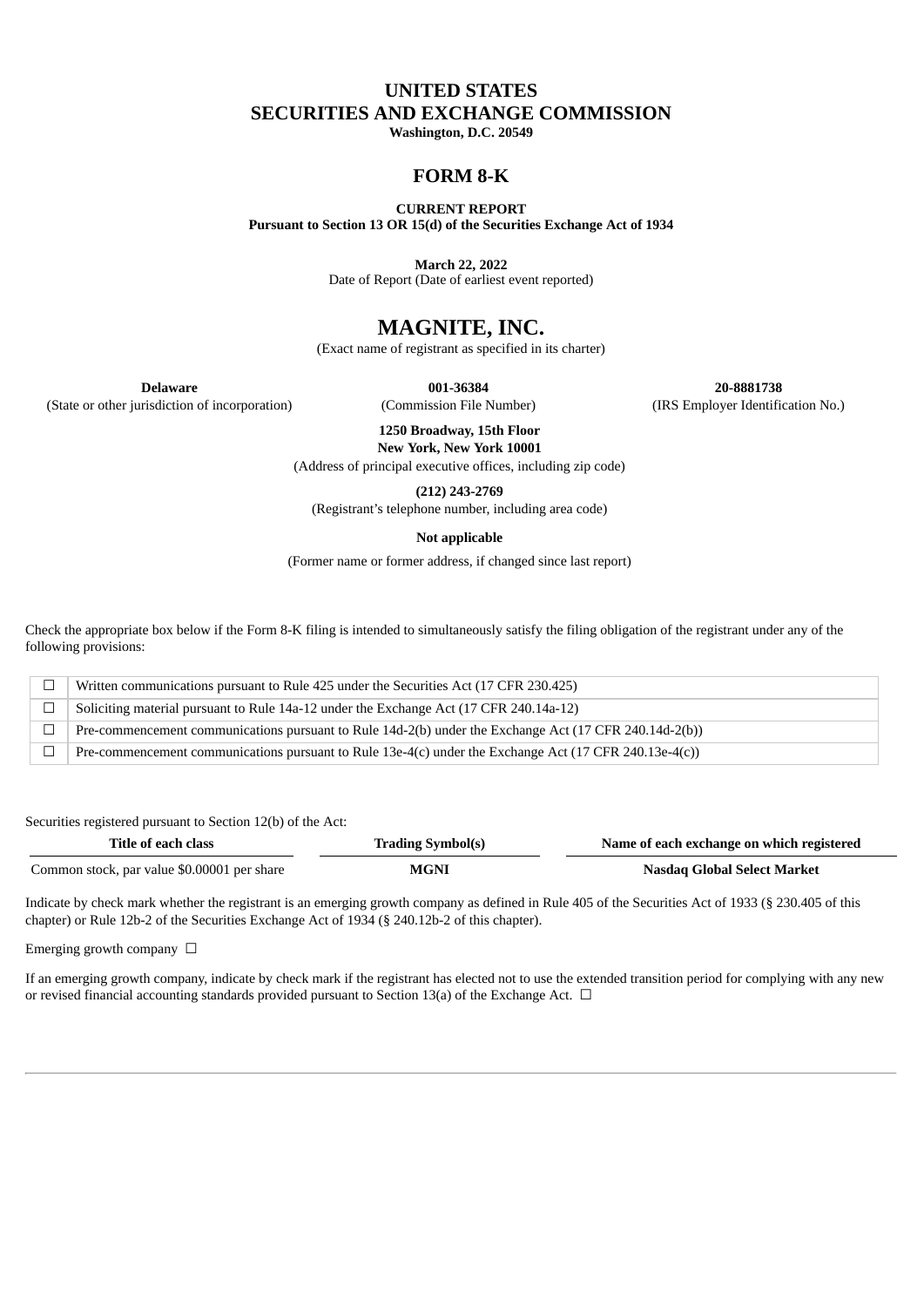### Item 5.02. Departure of Directors or Certain Officers; Election of Directors; Appointment of Certain Officers; Compensatory Arrangements of **Certain Officers.**

Effective March 21, 2022, the Board of Directors (the "Board") of Magnite, Inc. (the "Company"), upon the recommendation of its Nominating and Governance Committee, appointed David Pearson and Diane Yu as directors of the Company. Mr. Pearson will serve as a Class III director and Ms. Yu will serve as a Class I director. Mr. Pearson was also appointed to serve as a member of the Audit Committee of the Board.

#### *New Director Biographies*

*David Pearson*, age 56, has served on the Board of Directors of Lee Enterprises Inc., a public media company listed on Nasdaq, since February 2020, and is also a member of Lee's Audit Committee. Mr. Pearson was Chief Financial Officer of Vonage Holdings Corp., a public cloud technology company from May 2013 until August 2020. Before Mr. Pearson joined Vonage, he spent more than nine years with Deutsche Bank Securities as a Managing Director and Global Media & Telecom Group Head. Prior to joining Deutsche Bank, Mr. Pearson served in various roles at Goldman, Sachs & Co. in the Technology, Media & Telecommunications investment banking practice for more than nine years, including most recently as Managing Director. Mr. Pearson started his career at Coopers & Lybrand and holds a M.B.A. from Harvard Business School and an A.B. in Political Science and Organizational Behavior from Brown University.

*Diane Yu*, age 48, has served as the Chief Technology Officer of Better.com since January 2021. Ms. Yu is the Co-Founder of FreeWheel Media, Inc. and served as its Chief Technology Officer from 2007 to 2014, when FreeWheel was acquired by Comcast. Following the sale, Ms. Yu served as Chief Technology Officer of Comcast's Advanced Advertising Division. Prior to co-founding FreeWheel, Ms. Yu spent more than nine years at DoubleClick, where she served as the Vice President of engineering from 2005 until 2007. She received her Bachelor's degree from Peking University in 1995 and a Master's degree in Mathematics from the Ohio University in 1998.

#### *New Director Compensation*

In conjunction with their appointments, Mr. Pearson and Ms. Yu were each granted restricted stock units in accordance with the terms and conditions of the Company's non-employee director compensation program, as follows: (i) an equity award comprised of restricted stock units with an aggregate value of \$375,000, vesting in three equal annual increments, on the first, second and third anniversaries of the issuance date or, if earlier, upon a change of control, and (ii) an equity award comprised of restricted stock units with an aggregate nominal total value of \$28,332, vesting on the date of the Company's 2022 annual meeting of stockholders. In addition, each of Mr. Pearson and Ms. Yu will be entitled to receive annual cash compensation of \$50,000 for service on the Board, as well as any applicable fees for committee service.

Mr. Pearson and Ms. Yu have no direct or indirect material interest in any transaction required to be disclosed pursuant to Item 404(a) of Regulation S-K.

On March 22, 2022, the Company issued a press release announcing the appointments of Mr. Pearson and Ms. Yu. A copy of the press release is furnished as Exhibit 99.1 to this Current Report on Form 8-K.

#### **Item 5.03. Amendments to Articles of Incorporation or Bylaws; Change in Fiscal Year.**

On March 21, 2022, the Board unanimously approved the amendment and restatement of the Company's Fourth Amended and Restated Bylaws (the "Bylaws"). The amendments are solely to remove certain provisions providing for, until April 1, 2022, a specified composition of the Board and related mechanics, which were adopted in connection with the closing on April 1, 2020 of the merger transaction between The Rubicon Project, Inc. and Telaria, Inc (following which the Company changed its name to Magnite, Inc.).

The amendments also include various conforming and other non-substantive changes.

The above description of the amendments to the Bylaws is qualified in its entirety by reference to the full text of the Bylaws, a copy of which is included as Exhibit 3.1 hereto and incorporated herein by reference.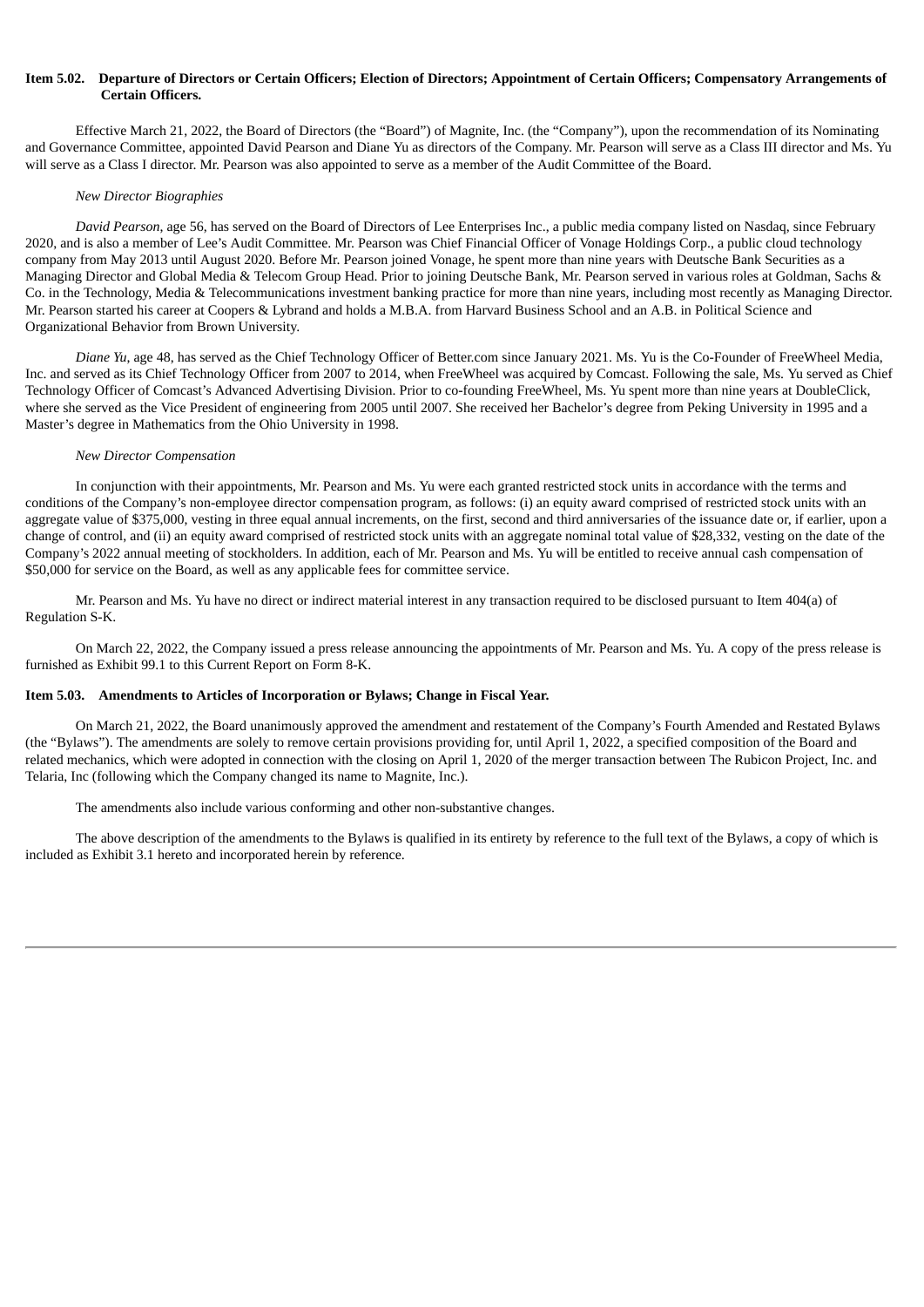# **Item 9.01. Financial Statements and Exhibits.**

(d) Exhibits.

| <b>Exhibit</b><br><b>Number</b> | <b>Description</b>                                                                 |  |  |
|---------------------------------|------------------------------------------------------------------------------------|--|--|
| 3.1                             | Fifth Amended and Restated Bylaws of Magnite, Inc.                                 |  |  |
| 99.1                            | Press release of Magnite, Inc., dated March 22, 2022 announcing new board members. |  |  |
| 104                             | Cover Page Interactive Data File (embedded within the Inline XBRL document)        |  |  |

### **SIGNATURES**

Pursuant to the requirements of the Securities Exchange Act of 1934, the registrant has duly caused this report to be signed on its behalf by the undersigned hereunto duly authorized.

# **MAGNITE, INC.**

Date: March 22, 2022 By: /s/ Aaron Saltz

Aaron Saltz General Counsel and Corporate Secretary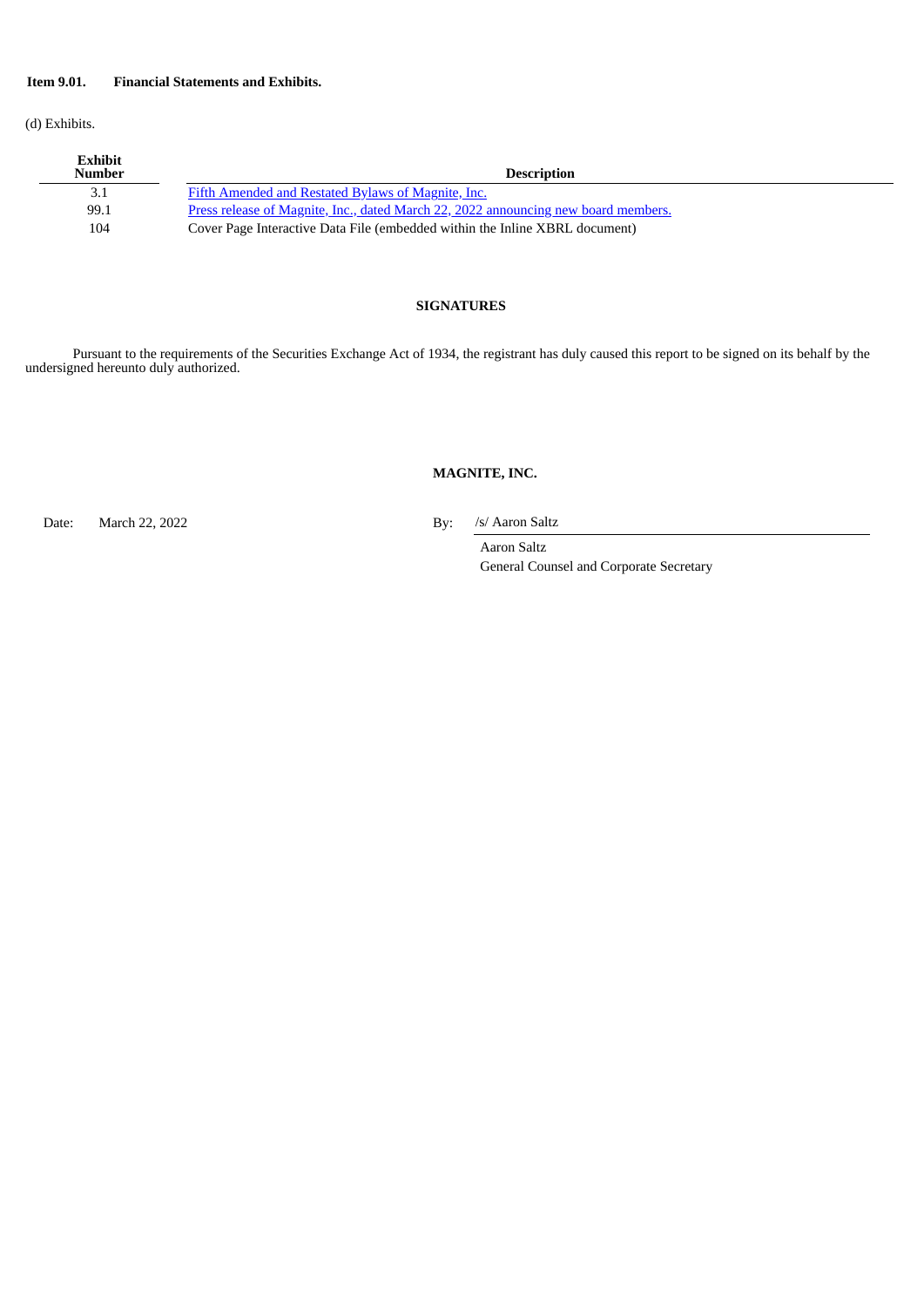# **FIFTH AMENDED AND RESTATED BYLAWS**

**OF**

# **MAGNITE, INC.**

#### **(a Delaware corporation)**

<span id="page-3-0"></span>(initially approved by the Board of Directors on October 30, 2013, first amended and restated on April 7, 2016, second amended and restated on April 1, 2020, third amended and restated on June 8, 2020 and fourth amended and restated on June 30, 2020)

(as amended and restated on March 21, 2022)

### **ARTICLE I CORPORATE OFFICES**

Section 1.1 Registered Office. The registered office of the Corporation shall be fixed in the Certificate of Incorporation of the Corporation.

Section 1.2 Other Offices. The Corporation may also have an office or offices, and keep the books and records of the Corporation, except as otherwise required by law, at such other place or places, either within or without the State of Delaware, as the Board of Directors may from time to time determine or the business of the Corporation may require.

### **ARTICLE II MEETINGS OF STOCKHOLDERS**

Section 2.1 Annual Meeting. The annual meeting of stockholders, for the election of directors to succeed those whose terms expire and for the transaction of such other business as may properly come before the meeting, shall be held at such place, if any, either within or without the State of Delaware, on such date, and at such time as the Board of Directors shall fix. The Board of Directors may postpone, reschedule or cancel any annual meeting of stockholders previously scheduled by the Board of Directors.

Section 2.2 Special Meeting. Except as otherwise required by law, and except as otherwise provided for or fixed pursuant to the Certificate of Incorporation, including any certificate of designations relating to any series of Preferred Stock (each hereinafter referred to as a "**Preferred Stock Designation**"), a special meeting of the stockholders of the Corporation may be called at any time only by the Board of Directors. The Board of Directors may postpone, reschedule or cancel any special meeting of stockholders previously scheduled by the Board of Directors.

Section 2.3 Notice of Stockholders' Meetings.

(a) Whenever stockholders are required or permitted to take any action at a meeting, notice of the place, if any, date, and time of the meeting of stockholders, the record date for determining the stockholders entitled to vote at the meeting (if such date is different from the record date for determining the stockholders entitled to notice of the meeting) and the means of remote communications, if any, by which stockholders and proxyholders may be deemed to be present in person and vote at such meeting, shall be given. The notice shall be given not less than 10 nor more than 60 days before the date on which the meeting is to be held, to each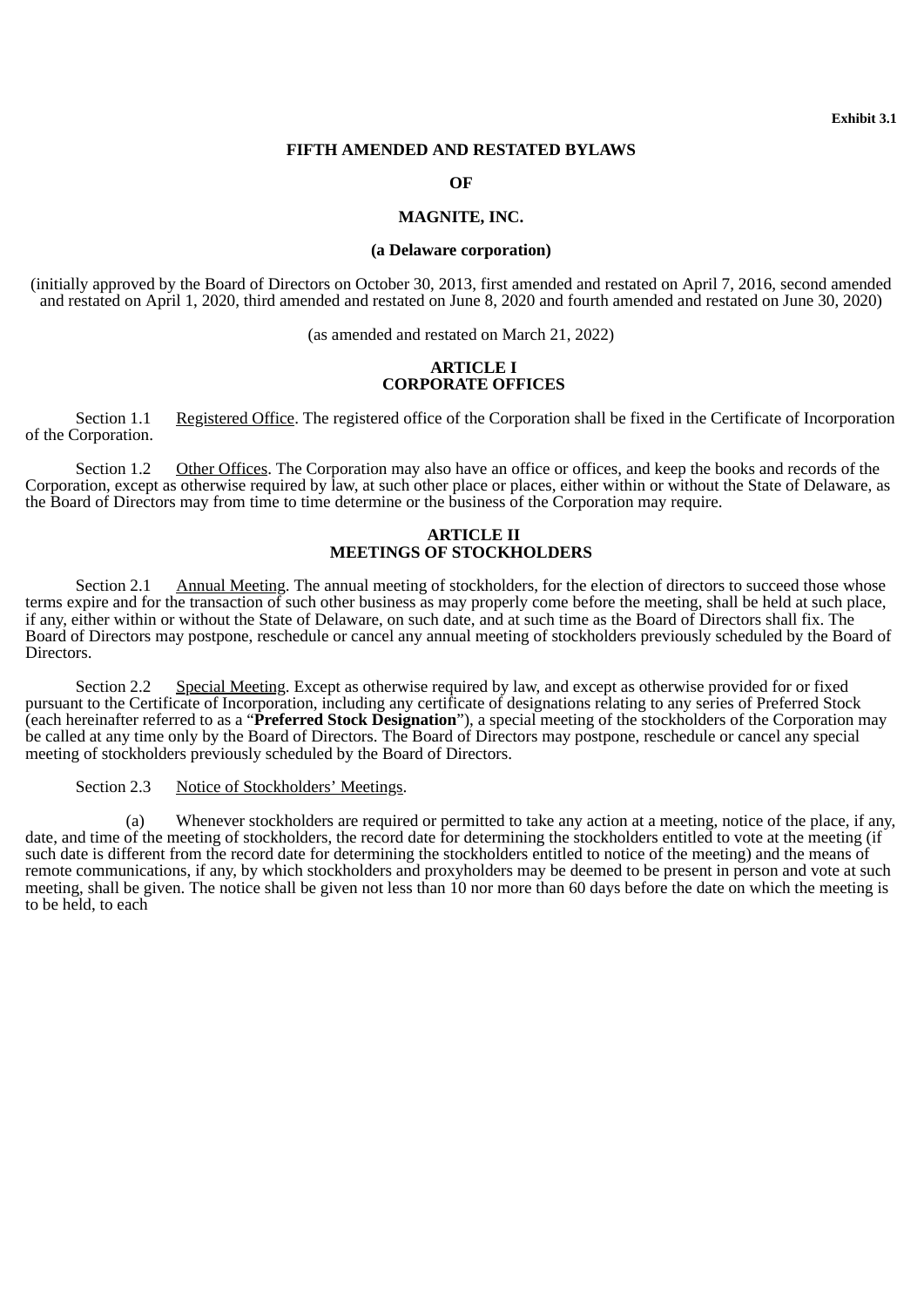stockholder entitled to vote at such meeting as of the record date for determining the stockholders entitled to notice of the meeting, except as otherwise provided by law, the Certificate of Incorporation or these Bylaws. In the case of a special meeting, the purpose or purposes for which the meeting is called also shall be set forth in the notice. Notice may be given personally, by mail or by electronic transmission in accordance with Section 232 of the General Corporation Law of the State of Delaware (the "**DGCL**"). If mailed, such notice shall be deemed given when deposited in the United States mail, postage prepaid, directed to each stockholder at such stockholder's address as it appears on the records of the Corporation. Notice by electronic transmission shall be deemed given as provided in Section 232 of the DGCL. An affidavit that notice has been given, executed by the Secretary of the Corporation, Assistant Secretary or any transfer agent or other agent of the Corporation, shall be prima facie evidence of the facts stated in the notice in the absence of fraud. Notice shall be deemed to have been given to all stockholders who share an address if notice is given in accordance with the "householding" rules set forth in Rule 14a-3(e) under the Securities Exchange Act of 1934 (the "**Exchange Act**") and Section 233 of the DGCL.

(b) When a meeting is adjourned to another time or place, notice need not be given of the adjourned meeting if the place, if any, date and time thereof, and the means of remote communications, if any, by which stockholders and proxyholders may be deemed to be present in person and vote at such adjourned meeting are announced at the meeting at which the adjournment is taken; provided, however, that if the adjournment is for more than 30 days, a notice of the adjourned meeting shall be given to each stockholder of record entitled to vote at the meeting. If after the adjournment a new record date for stockholders entitled to vote is fixed for the adjourned meeting, the Board of Directors shall fix a new record date for notice of such adjourned meeting in accordance with Section 7.6(a), and shall give notice of the adjourned meeting to each stockholder of record entitled to vote at such adjourned meeting as of the record date fixed for notice of such adjourned meeting.

# Section 2.4 Organization.

(a) Meetings of stockholders shall be presided over by the Chairman of the Board of Directors, if any, or in his or her absence, by the Chief Executive Officer or, in his or her absence, by another person designated by the Board of Directors. The Secretary of the Corporation, or in his or her absence, an Assistant Secretary, or in the absence of the Secretary and all Assistant Secretaries, a person whom the chairman of the meeting shall appoint, shall act as secretary of the meeting and keep a record of the proceedings thereof.

(b) The date and time of the opening and the closing of the polls for each matter upon which the stockholders shall vote at a meeting of stockholders shall be announced at the meeting. The Board of Directors may adopt such rules and regulations for the conduct of any meeting of stockholders as it shall deem appropriate. Except to the extent inconsistent with such rules and regulations as adopted by the Board of Directors, the chairman of the meeting shall have the authority to adopt and enforce such rules and regulations for the conduct of any meeting of stockholders and the safety of those in attendance as, in the judgment of the chairman, are necessary, appropriate or convenient for the conduct of the meeting. Rules and regulations for the conduct of meetings of stockholders, whether adopted by the Board of Directors or by the chairman of the meeting, may include without limitation, establishing: (i) an agenda or order of business for the meeting; (ii) rules and procedures for maintaining order at the meeting and the safety of those present; (iii) limitations on attendance at or participation in the meeting to stockholders entitled to vote at the meeting, their duly authorized and constituted proxies and such other persons as the chairman of the meeting shall permit; (iv) restrictions on entry to the meeting after the time fixed for the commencement thereof; (v) limitations on the time allotted for consideration of each agenda item and for questions and comments by participants; (vi) regulations for the opening and closing of the polls for balloting and matters which are to be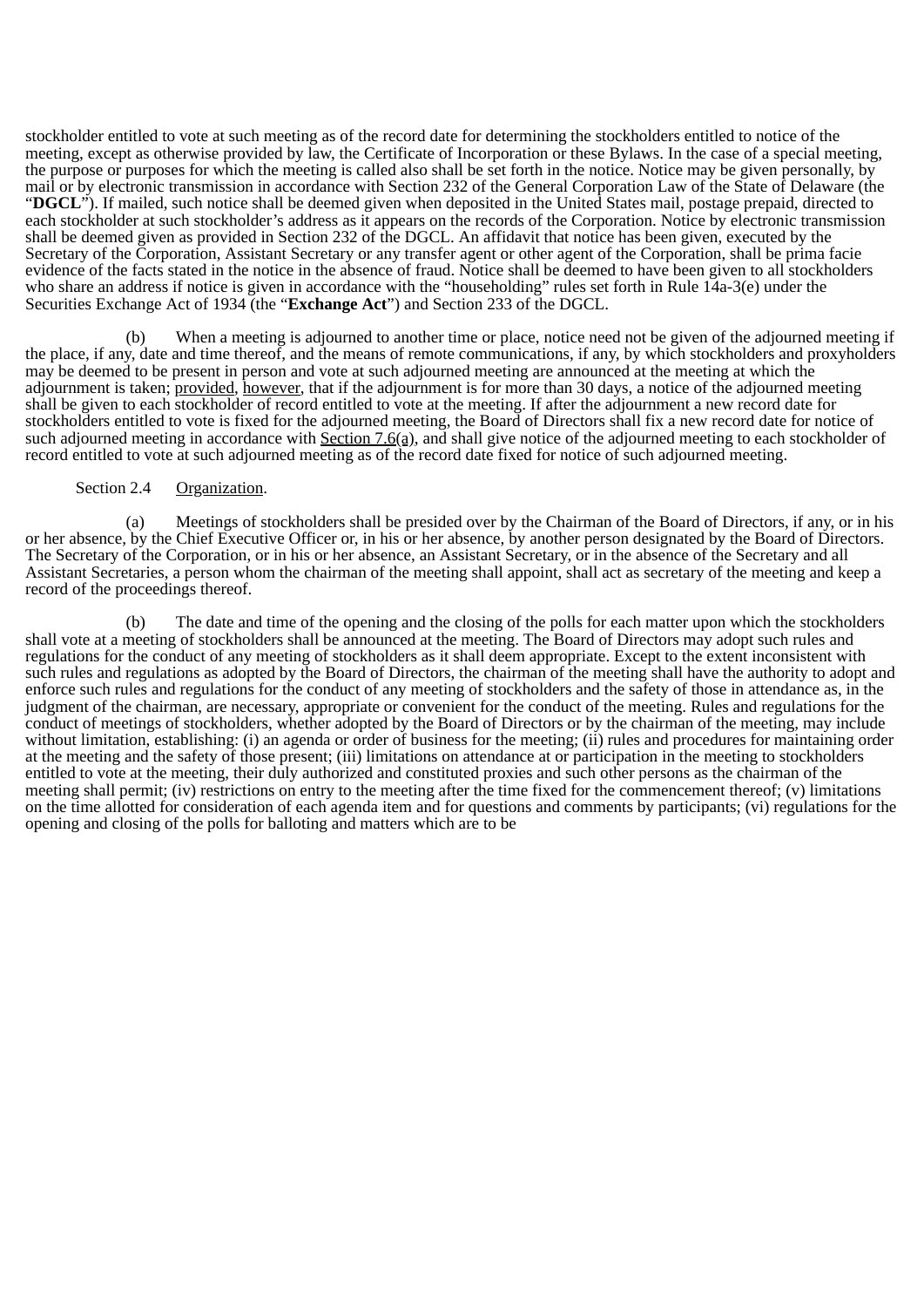voted on by ballot (if any); and (vii) procedures (if any) requiring attendees to provide the Corporation advance notice of their intent to attend the meeting. Subject to any rules and regulations adopted by the Board of Directors, the chairman of the meeting may convene and, for any or no reason, from time to time, adjourn and/or recess any meeting of stockholders pursuant to Section 2.7. The chairman of the meeting, in addition to making any other determinations that may be appropriate to the conduct of the meeting, shall have the power and duty to declare that a nomination or other business was not properly brought before the meeting if the facts warrant (including if a determination is made, pursuant to Section 2.10(c)(i) of these Bylaws, that a nomination or other business was not made or proposed, as the case may be, in accordance with Section 2.10 of these Bylaws), and if such chairman should so declare, such nomination shall be disregarded or such other business shall not be transacted.

Section 2.5 List of Stockholders. The officer who has charge of the stock ledger shall prepare and make, at least 10 days before every meeting of stockholders, a complete list of the stockholders entitled to vote at the meeting; provided, however, that if the record date for determining the stockholders entitled to vote is less than 10 days before the date of the meeting, the list shall reflect the stockholders entitled to vote as of the 10th day before the meeting date. Such list shall be arranged in alphabetical order and shall show the address of each stockholder and the number of shares registered in the name of each stockholder. Nothing in this Section 2.5 shall require the Corporation to include electronic mail addresses or other electronic contact information on such list. Such list shall be open to the examination of any stockholder, for any purpose germane to the meeting at least 10 days prior to the meeting (a) on a reasonably accessible electronic network, provided that the information required to gain access to such list is provided with the notice of meeting or (b) during ordinary business hours at the principal place of business of the Corporation. In the event that the Corporation determines to make the list available on an electronic network, the Corporation may take reasonable steps to ensure that such information is available only to stockholders of the Corporation. If the meeting is to be held at a place, then a list of stockholders entitled to vote at the meeting shall be produced and kept at the time and place of the meeting during the whole time thereof and may be examined by any stockholder who is present. If the meeting is to be held solely by means of remote communication, then the list shall also be open to the examination of any stockholder during the whole time of the meeting on a reasonably accessible electronic network, and the information required to access such list shall be provided with the notice of the meeting. Except as otherwise required by law, the stock ledger shall be the only evidence as to who are the stockholders entitled to examine the list of stockholders required by this Section 2.5 or to vote in person or by proxy at any meeting of stockholders.

Section 2.6 Quorum. Except as otherwise required by law, the Certificate of Incorporation (including any Preferred Stock Designation) or these Bylaws, at any meeting of stockholders, a majority of the voting power of the stock outstanding and entitled to vote at the meeting, present in person or represented by proxy, shall constitute a quorum for the transaction of business; provided, however, that where a separate vote by a class or series or classes or series is required, a majority of the voting power of the stock of such class or series or classes or series outstanding and entitled to vote on that matter, present in person or represented by proxy, shall constitute a quorum entitled to take action with respect to such matter. If a quorum is not present or represented at any meeting of stockholders, then the chairman of the meeting, or a majority of the voting power of the stock present in person or represented by proxy at the meeting and entitled to vote thereon, shall have power to adjourn or recess the meeting from time to time in accordance with Section 2.7, until a quorum is present or represented. Subject to applicable law, if a quorum initially is present at any meeting of stockholders, the stockholders may continue to transact business until adjournment or recess, notwithstanding the withdrawal of enough stockholders to leave less than a quorum, but if a quorum is not present at least initially, no business other than adjournment or recess may be transacted.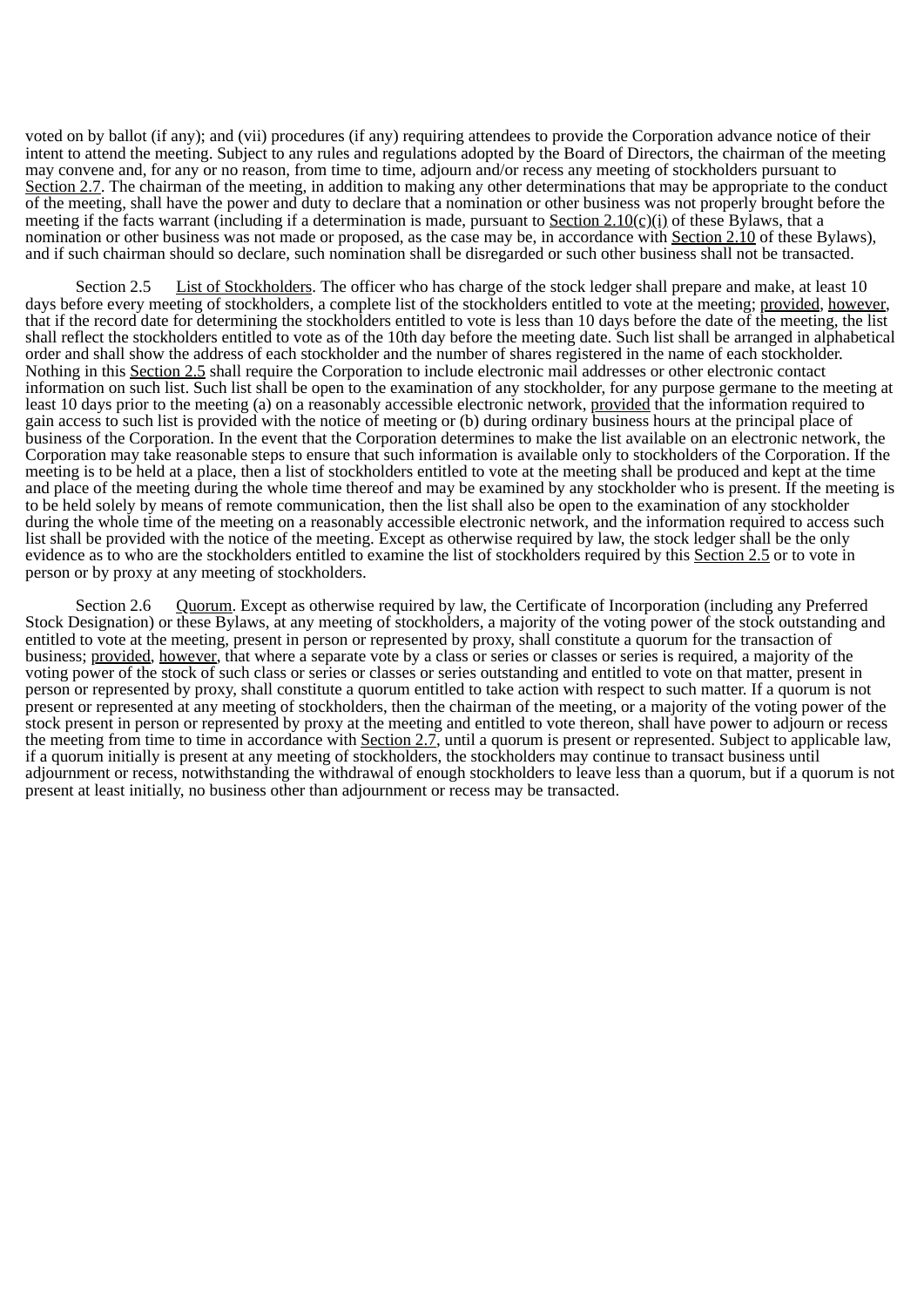Section 2.7 Adjourned or Recessed Meeting; Postponement. Any annual or special meeting of stockholders, whether or not a quorum is present, may be adjourned or recessed for any reason from time to time by the chairman of the meeting, subject to any rules and regulations adopted by the Board of Directors pursuant to Section 2.4(b), and may be adjourned for any reason from time to time by a majority of the voting power of the stock present in person or represented by proxy at the meeting and entitled to vote thereon. At any such adjourned or recessed meeting at which a quorum may be present, any business may be transacted that might have been transacted at the meeting as originally called.

# Section 2.8 Voting.

(a) Except as otherwise required by law or the Certificate of Incorporation (including any Preferred Stock Designation), each holder of stock of the Corporation entitled to vote at any meeting of stockholders shall be entitled to one vote for each share of such stock held of record by such holder that has voting power upon the subject matter in question.

(b) Except as otherwise required by law, the Certificate of Incorporation (including any Preferred Stock Designation), these Bylaws or any law, rule or regulation applicable to the Corporation or its securities, at each meeting of stockholders at which a quorum is present, all corporate actions to be taken by vote of the stockholders shall be authorized by the affirmative vote of at least a majority of the voting power of the stock present in person or represented by proxy and entitled to vote on the subject matter, and where a separate vote by class or series or classes or series is required, if a quorum of such class or series or classes or series is present, such act shall be authorized by the affirmative vote of at least a majority of the voting power of the stock of such class or series or classes or series present in person or represented by proxy and entitled to vote on the subject matter. Voting at meetings of stockholders need not be by written ballot.

Section 2.9 Proxies. Every stockholder entitled to vote for directors, or on any other matter, shall have the right to do so either in person or by one or more persons authorized to act for such stockholder by proxy, but no such proxy shall be voted or acted upon after three years from its date, unless the proxy provides for a longer period. A proxy shall be irrevocable if it states that it is irrevocable and if, and only as long as, it is coupled with an interest sufficient in law to support an irrevocable power. A stockholder may revoke any proxy which is not irrevocable by attending the meeting and voting in person or by delivering to the Secretary of the Corporation a revocation of the proxy or executed new proxy bearing a later date.

Section 2.10 Notice of Stockholder Business and Nominations.

(a) Annual Meeting.

(i) Nominations of persons for election to the Board of Directors and the proposal of business other than nominations to be considered by the stockholders may be made at an annual meeting of stockholders only (A) pursuant to the Corporation's notice of meeting (or any supplement thereto), (B) by or at the direction of the Board of Directors (or any committee thereof) or (C) by any stockholder of the Corporation who is a stockholder of record at the time the notice provided for in this Section 2.10(a) is delivered to the Secretary of the Corporation, who is entitled to vote at the meeting and who complies with the notice procedures set forth in this Section 2.10(a). For the avoidance of doubt, the foregoing clause (C) shall be the exclusive means for a stockholder to make nominations or propose other business (other than a proposal included in the Corporation's proxy statement pursuant to and in compliance with Rule 14a-8 under the Exchange Act) at an annual meeting of stockholders.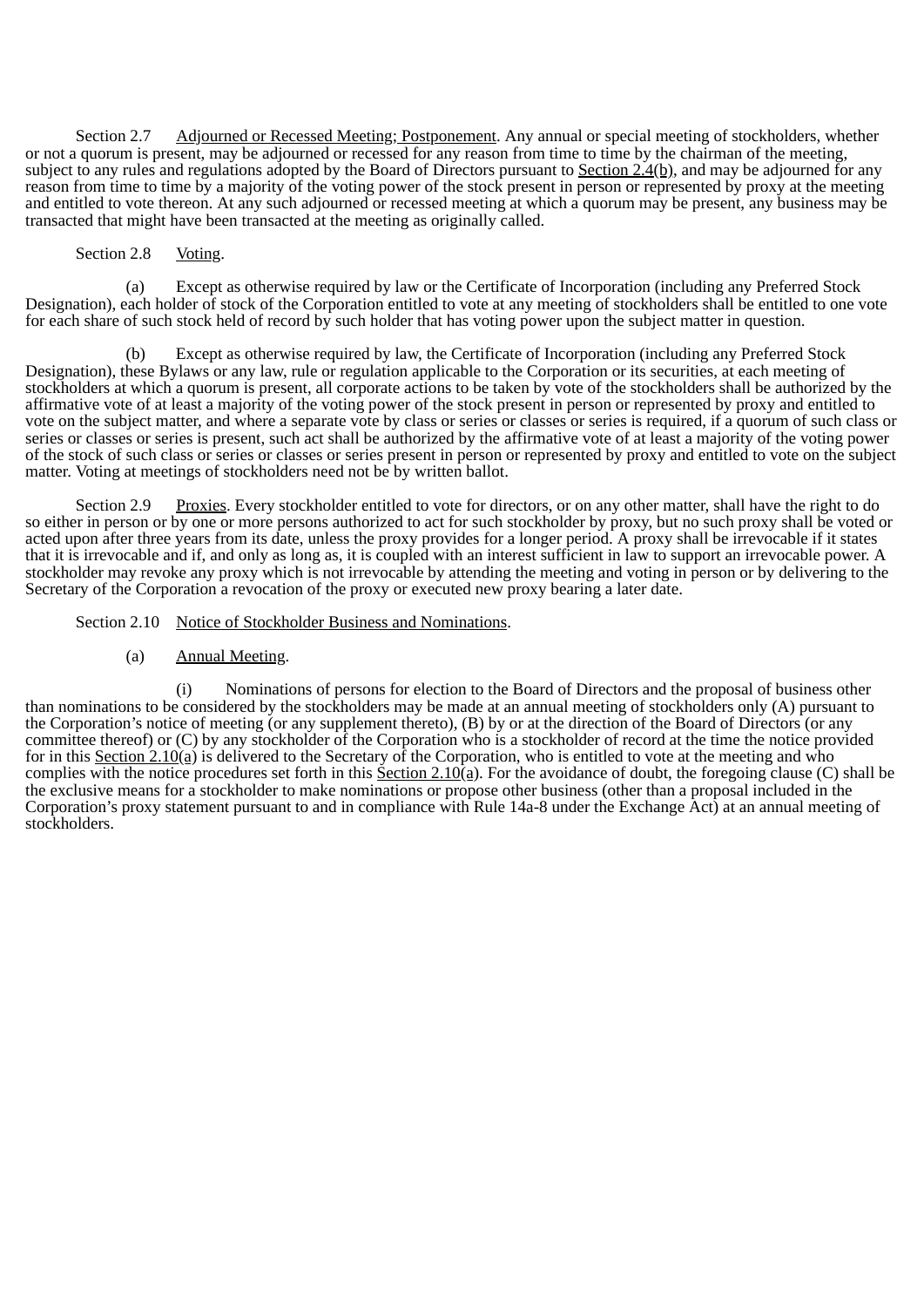(ii) For nominations or other business to be properly brought before an annual meeting by a stockholder pursuant to clause (C) of the foregoing paragraph, the stockholder must have given timely notice thereof in writing to the Secretary of the Corporation and, in the case of business other than nominations, such business must be a proper subject for stockholder action. To be timely, a stockholder's notice must be delivered to the Secretary at the principal executive offices of the Corporation not later than the close of business (as defined in Section 2.10(c)(ii) below) on the 90th day nor earlier than the close of business on the 120th day prior to the first anniversary of the preceding year's annual meeting; provided, however, that in the event that the date of the annual meeting is more than 30 days before or more than 60 days after such anniversary date, or if no annual meeting was held in the preceding year, notice by the stockholder to be timely must be so delivered not earlier than the close of business on the 120th day prior to such annual meeting and not later than the close of business on the later of the 90th day prior to such annual meeting or the 10th day following the date on which public announcement (as defined in Section 2.10(c) (ii) below) of the date of such meeting is first made by the Corporation. In no event shall an adjournment, recess or postponement of an annual meeting for which notice of the meeting has already been given to stockholders commence a new time period (or extend any time period) for the giving of a stockholder's notice as described above. Such stockholder's notice shall set forth:

(A) as to each person whom the stockholder proposes to nominate for election or re-election as a director (1) all information relating to such person that is required to be disclosed in solicitations of proxies for election of directors in an election contest, or is otherwise required, in each case pursuant to and in accordance with Regulation 14A under the Exchange Act, and (2) such person's written consent to being named in the proxy statement as a nominee and to serving as a director if elected; provided, however, that, in addition to the information required in the stockholder's notice pursuant to this Section  $2.10(a)(ii)(A)$ , the Corporation may require each such person to furnish such other information as may reasonably be required by the Corporation to determine the eligibility of such person to serve as a director of the Corporation, including information relevant to a determination whether such person can be considered an independent director;

(B) as to any other business that the stockholder proposes to bring before the meeting, a brief description of the business desired to be brought before the meeting, the text of the proposal or business (including the text of any resolutions proposed for consideration and in the event that such business includes a proposal to amend the Bylaws of the Corporation, the language of the proposed amendment), the reasons for conducting such business at the meeting and any substantial interest (within the meaning of Item 5 of Schedule 14A under the Exchange Act) in such business of such stockholder and the beneficial owner (within the meaning of Section 13(d) of the Exchange Act), if any, on whose behalf the proposal is made;

(C) as to the stockholder giving the notice and the beneficial owner, if any, on whose behalf the nomination is made or the other business is proposed:

(1) the name and address of such stockholder, as they appear on the Corporation's books, and the name and address of such beneficial owner,

(2) the class or series and number of shares of stock of the Corporation which are owned of record by such stockholder and such beneficial owner as of the date of the notice, and a representation that the stockholder will notify the Corporation in writing within five business days after the record date for such meeting of the class or series and number of shares of stock of the Corporation owned of record by the stockholder and such beneficial owner as of the record date for the meeting (except as otherwise provided in Section 2.10( $\frac{\delta}{\alpha}$ )(iii) below), and a representation that the stockholder intends to appear in person or by proxy at the meeting to make such nomination or propose such business;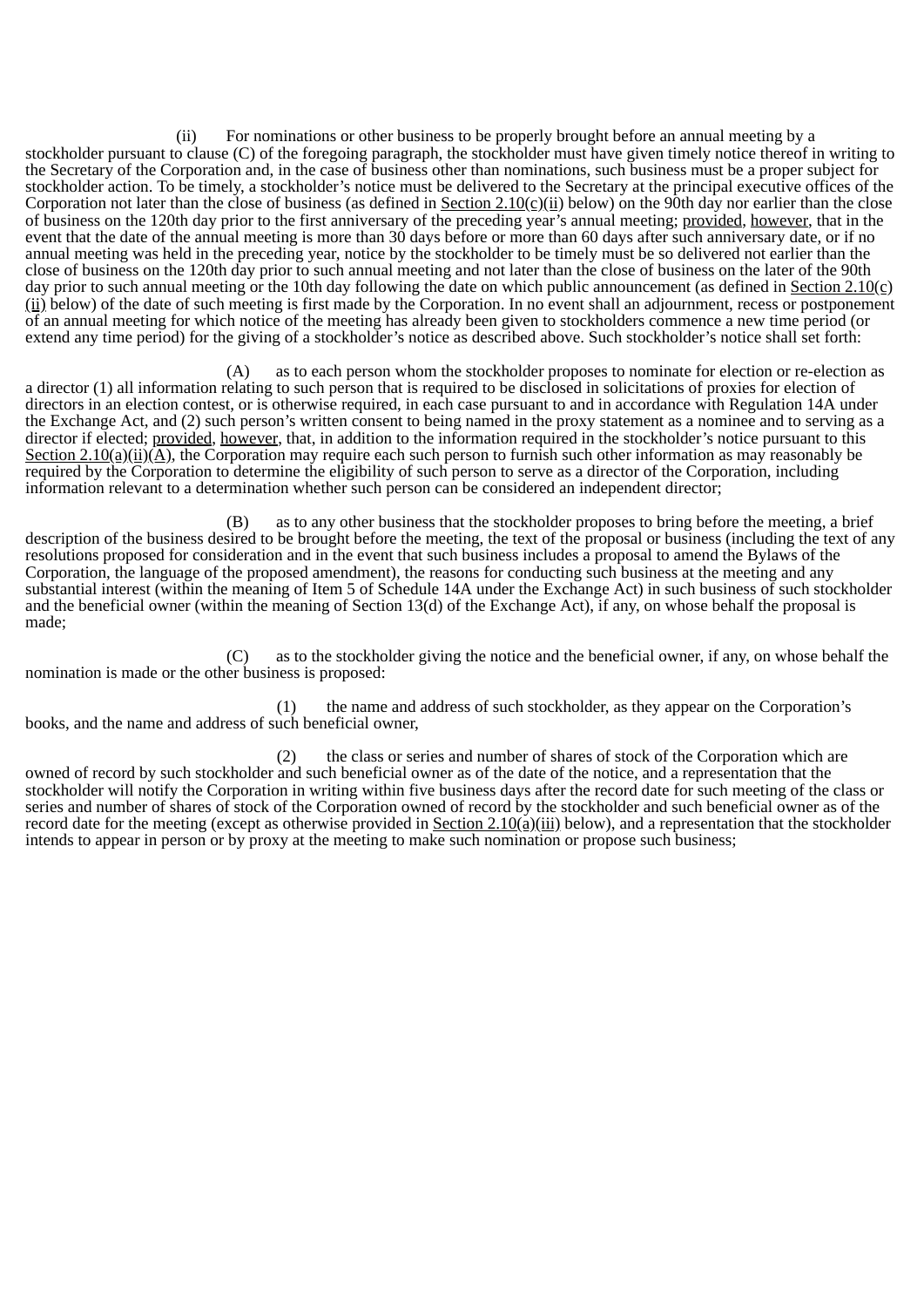(D) as to the stockholder giving the notice or, if the notice is given on behalf of a beneficial owner on whose behalf the nomination is made or the other business is proposed, as to such beneficial owner, and if such stockholder or beneficial owner is an entity, as to each director, executive, managing member or control person of such entity (any such individual or control person, a "control person"):

(1) the class or series and number of shares of stock of the Corporation which are beneficially owned (as defined in Section 2.10(c)(ii) below) by such stockholder or beneficial owner and by any control person as of the date of the notice, and a representation that the stockholder will notify the Corporation in writing within five business days after the record date for such meeting of the class or series and number of shares of stock of the Corporation beneficially owned by such stockholder or beneficial owner and by any control person as of the record date for the meeting (except as otherwise provided in Section 2.10(a)(iii) below),

(2) a description of any agreement, arrangement or understanding with respect to the nomination or other business between or among such stockholder, beneficial owner or control person and any other person, including without limitation any agreements that would be required to be disclosed pursuant to Item 5 or Item 6 of Exchange Act Schedule 13D (regardless of whether the requirement to file a Schedule 13D is applicable) and a representation that the stockholder will notify the Corporation in writing within five business days after the record date for such meeting of any such agreement, arrangement or understanding in effect as of the record date for the meeting (except as otherwise provided in Section  $2.10(a)(iii)$  below),

(3) a description of any agreement, arrangement or understanding (including without limitation any derivative or short positions, profit interests, options, hedging transactions, and borrowed or loaned shares) that has been entered into as of the date of the stockholder's notice by, or on behalf of, such stockholder, beneficial owner or control person, the effect or intent of which is to mitigate loss, manage risk or benefit from changes in the share price of any class or series of the Corporation's stock, or maintain, increase or decrease the voting power of the stockholder, beneficial owner or control person with respect to securities of the Corporation, and a representation that the stockholder will notify the Corporation in writing within five business days after the record date for such meeting of any such agreement, arrangement or understanding in effect as of the record date for the meeting (except as otherwise provided in Section 2.10(a)(iii) below),

(4) a representation whether the stockholder or the beneficial owner, if any, will engage in a solicitation with respect to the nomination or other business and, if so, the name of each participant (as defined in Item 4 of Schedule 14A under the Exchange Act) in such solicitation and whether such person intends or is part of a group which intends to deliver a proxy statement and/or form of proxy to holders of at least the percentage of the Corporation's stock required to approve or adopt the business to be proposed (in person or by proxy) by the stockholder.

(iii) Notwithstanding anything in Section  $2.10(a)(ii)$  above or Section  $2.10(b)$  below to the contrary, if the record date for determining the stockholders entitled to vote at any meeting of stockholders is different from the record date for determining the stockholders entitled to notice of the meeting, a stockholder's notice required by this Section 2.10 shall set forth a representation that the stockholder will notify the Corporation in writing within five business days after the record date for determining the stockholders entitled to vote at the meeting, or by the opening of business on the date of the meeting (whichever is earlier), of the information required under clauses (ii)(C)(2) and (ii)(D)(1)-(3) of this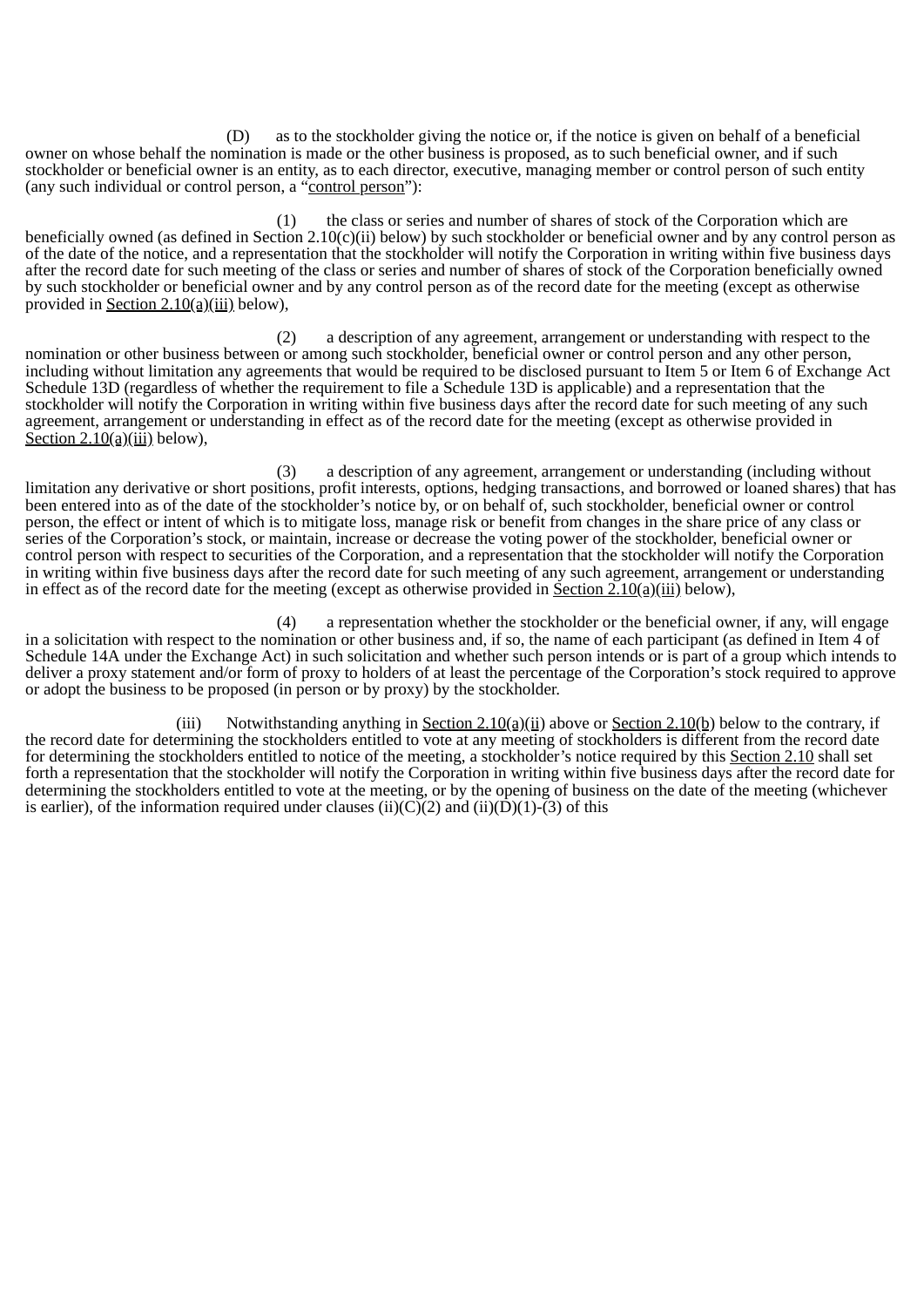Section 2.10(a), and such information when provided to the Corporation shall be current as of the record date for determining the stockholders entitled to vote at the meeting.

(iv) This Section 2.10(a) shall not apply to a proposal proposed to be made by a stockholder if the stockholder has notified the Corporation of his or her intention to present the proposal at an annual or special meeting only pursuant to and in compliance with Rule 14a-8 under the Exchange Act and such proposal has been included in a proxy statement that has been prepared by the Corporation to solicit proxies for such meeting.

(v) Notwithstanding anything in this Section  $2.10(a)$  to the contrary, in the event that the number of directors to be elected to the Board of Directors at an annual meeting is increased and there is no public announcement by the Corporation naming all of the nominees for directors or specifying the size of the increased Board of Directors made by the Corporation at least 10 days prior to the last day a stockholder may deliver a notice in accordance with Section 2.10(a)(ii) above, a stockholder's notice required by this Section  $2.10(a)$  shall also be considered timely, but only with respect to nominees for any new positions created by such increase, if it shall be delivered to the Secretary of the Corporation at the principal executive offices of the Corporation not later than the close of business on the 10th day following the day on which such public announcement is first made by the Corporation.

(b) Special Meeting. Only such business shall be conducted at a special meeting of stockholders as shall have been brought before the meeting pursuant to the Corporation's notice of meeting. Nominations of persons for election to the Board of Directors may be made at a special meeting of stockholders at which directors are to be elected pursuant to the Corporation's notice of meeting (i) by or at the direction of the Board of Directors (or any committee thereof) or (ii) provided that one or more directors are to be elected at such meeting, by any stockholder of the Corporation who is a stockholder of record at the time the notice provided for in this Section 2.10(b) is delivered to the Secretary of the Corporation, who is entitled to vote at the meeting and upon such election and who delivers a written notice setting forth the information required by Section 2.10(a) above. In the event the Corporation calls a special meeting of stockholders for the purpose of electing one or more directors to the Board of Directors, any such stockholder entitled to vote in such election of directors may nominate a person or persons (as the case may be) for election to such position(s) as specified in the Corporation's notice of meeting, if the notice required by this Section  $2.10(b)$  shall be delivered to the Secretary at the principal executive offices of the Corporation not earlier than the close of business on the 120th day prior to such special meeting and not later than the close of business on the later of the 90th day prior to such special meeting or the 10th day following the day on which public announcement is first made of the date of the special meeting and of the nominees proposed by the Board of Directors to be elected at such meeting. In no event shall an adjournment, recess or postponement of a special meeting for which notice of the meeting has already been given to stockholders commence a new time period (or extend any time period) for the giving of a stockholder's notice as described above.

# (c) General.

(i) Except as otherwise required by law, only such persons who are nominated in accordance with the procedures set forth in this Section 2.10 shall be eligible to be elected at any meeting of stockholders of the Corporation to serve as directors and only such other business shall be conducted at a meeting of stockholders as shall have been brought before the meeting in accordance with the procedures set forth in this Section 2.10. Except as otherwise provided by law or these Bylaws, and notwithstanding any other provision of these Bylaws, each of the Board of Directors or the chairman of the meeting shall have the power and duty to determine whether a nomination or any other business proposed to be brought before the meeting was made or proposed, as the case may be, in accordance with the procedures set forth in this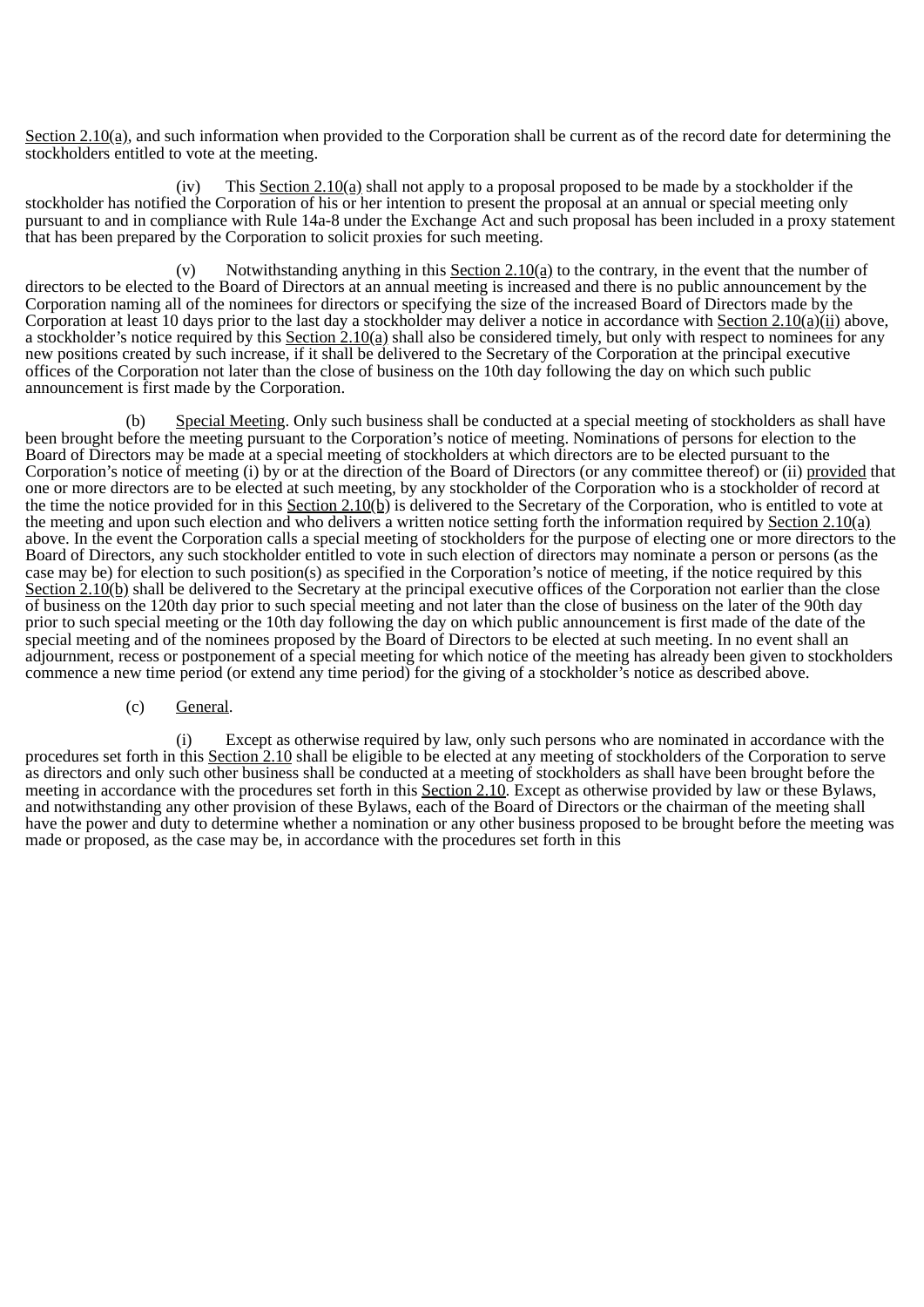Section 2.10 (including whether a stockholder or beneficial owner solicited (or is part of a group which solicited) or did not so solicit, as the case may be, proxies in compliance with such stockholder's representation as required by clause (a)(ii)(D)(4) of this Section 2.10). If any proposed nomination or other business is not in compliance with this Section 2.10, then except as otherwise required by law, the chairman of the meeting shall have the power and duty to declare that such nomination shall be disregarded or that such other business shall not be transacted. Notwithstanding the foregoing provisions of this Section 2.10, unless otherwise required by law, if the stockholder does not provide the information required under clauses  $(a)(ii)(C)(2)$  and  $(a)(ii)(D)$ (1)-(3) of this Section 2.10 to the Corporation within the time frames specified herein, or if the stockholder (or a qualified representative of the stockholder) does not appear at the annual or special meeting of stockholders of the Corporation to present a nomination or other business, such nomination shall be disregarded and such other business shall not be transacted, notwithstanding that proxies in respect of such vote may have been received by the Corporation. For purposes of this Section 2.10, to be considered a qualified representative of a stockholder, a person must be a duly authorized officer, manager or partner of such stockholder or authorized by a writing executed by such stockholder (or a reliable reproduction or electronic transmission of the writing) delivered to the Corporation prior to the making of such nomination or proposal at such meeting by such stockholder stating that such person is authorized to act for such stockholder as proxy at the meeting of stockholders.

(ii) For purposes of this Section 2.10, the "close of business" shall mean 6:00 p.m. local time at the principal executive offices of the Corporation on any calendar day, whether or not the day is a business day, and a "public announcement" shall mean disclosure in a press release reported by the Dow Jones News Service, Associated Press or a comparable national news service or in a document publicly filed by the Corporation with the Securities and Exchange Commission pursuant to Sections 13, 14 or 15(d) of the Exchange Act. For purposes of clause (a)(ii)(D)(1) of this Section 2.10, shares shall be treated as "beneficially owned" by a person if the person beneficially owns such shares, directly or indirectly, for purposes of Section 13(d) of the Exchange Act and Regulations 13D and 13G thereunder or has or shares pursuant to any agreement, arrangement or understanding (whether or not in writing): (A) the right to acquire such shares (whether such right is exercisable immediately or only after the passage of time or the fulfillment of a condition or both), (B) the right to vote such shares, alone or in concert with others and/or (C) investment power with respect to such shares, including the power to dispose of, or to direct the disposition of, such shares.

(iii) Nothing in this Section 2.10 shall be deemed to affect any rights of the holders of any series of Preferred Stock to elect directors pursuant to any applicable provisions of the Certificate of Incorporation (including any Preferred Stock Designation).

# Section 2.11 No Action by Written Consent.

Except as otherwise provided for or fixed pursuant to the Certificate of Incorporation (including any Preferred Stock Designation), any action required or permitted to be taken by stockholders of the Corporation must be effected at a duly held meeting of stockholders of the Corporation at which a quorum is present or represented, and may not be effected by written consent of stockholders in lieu of a meeting of stockholders.

Section 2.12 Inspectors of Election. Before any meeting of stockholders, the Corporation may, and shall if required by law, appoint one or more inspectors of election to act at the meeting and make a written report thereof. Inspectors may be employees of the Corporation. The Corporation may designate one of more persons as alternate inspectors to replace any inspector who fails to act. If no inspector or alternate is able to act at a meeting of stockholders, the chairman of the meeting shall appoint one or more inspectors to act at the meeting. Each inspector, before entering upon the discharge of his or her duties, shall take and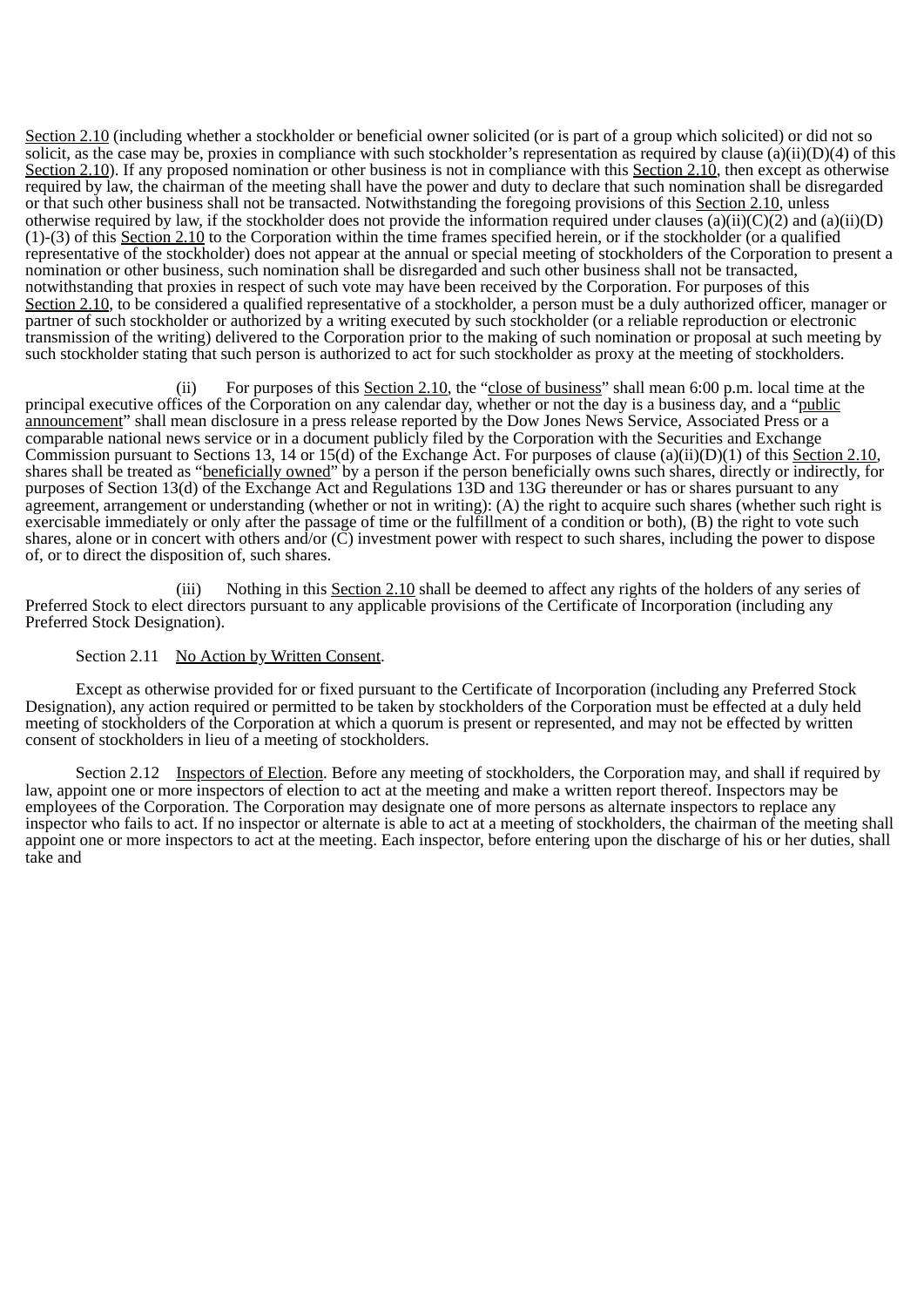sign an oath to execute faithfully the duties of inspector with strict impartiality and according to the best of his or her ability. Inspectors need not be stockholders. No director or nominee for the office of director at an election shall be appointed as an inspector at such election.

Such inspectors shall:

(a) determine the number of shares outstanding and the voting power of each, the number of shares represented at the meeting, the existence of a quorum, and the validity of proxies and ballots;

(b) determine and retain for a reasonable period a record of the disposition of any challenges made to any determination by the inspectors;

- (c) count and tabulate all votes and ballots; and
- (d) certify their determination of the number of shares represented at the meeting, and their count of all votes
- and ballots.

Section 2.13 Meetings by Remote Communications. The Board of Directors may, in its sole discretion, determine that a meeting of stockholders shall not be held at any place, but may instead be held solely by means of remote communication in accordance with Section 211(a)(2) of the DGCL. If authorized by the Board of Directors in its sole discretion, and subject to such guidelines and procedures as the Board of Directors may adopt, stockholders and proxyholders not physically present at a meeting of stockholders may, by means of remote communication (a) participate in a meeting of stockholders and (b) be deemed present in person and vote at a meeting of stockholders whether such meeting is to be held at a designated place or solely by means of remote communication, provided that (i) the Corporation shall implement reasonable measures to verify that each person deemed present and permitted to vote at the meeting by means of remote communication is a stockholder or proxyholder; (ii) the Corporation shall implement reasonable measures to provide such stockholders and proxyholders a reasonable opportunity to participate in the meeting and to vote on matters submitted to the stockholders, including an opportunity to read or hear the proceedings of the meeting substantially concurrently with such proceedings; and (iii) if any stockholder or proxyholder votes or takes other action at the meeting by means of remote communication, a record of such vote or other action shall be maintained by the Corporation.

# **ARTICLE III DIRECTORS**

Section 3.1 Powers. Subject to the provisions of the DGCL and to any limitations in the Certificate of Incorporation relating to action required to be approved by the stockholders, the business and affairs of the Corporation shall be managed by or under the direction of the Board of Directors. In addition to the powers and authorities these Bylaws expressly confer upon it, the Board of Directors may exercise all such powers of the Corporation and do all such lawful acts and things as are not by law, the Certificate of Incorporation or these Bylaws required to be exercised or done by the stockholders.

Section 3.2 Number and Election. Except as otherwise provided for or fixed pursuant to the Certificate of Incorporation (including any Preferred Stock Designation), the Board of Directors shall consist of such number of directors as shall be determined from time to time solely by resolution adopted by the affirmative vote of a majority of the total number of directors then authorized (hereinafter referred to as the "**Whole Board**").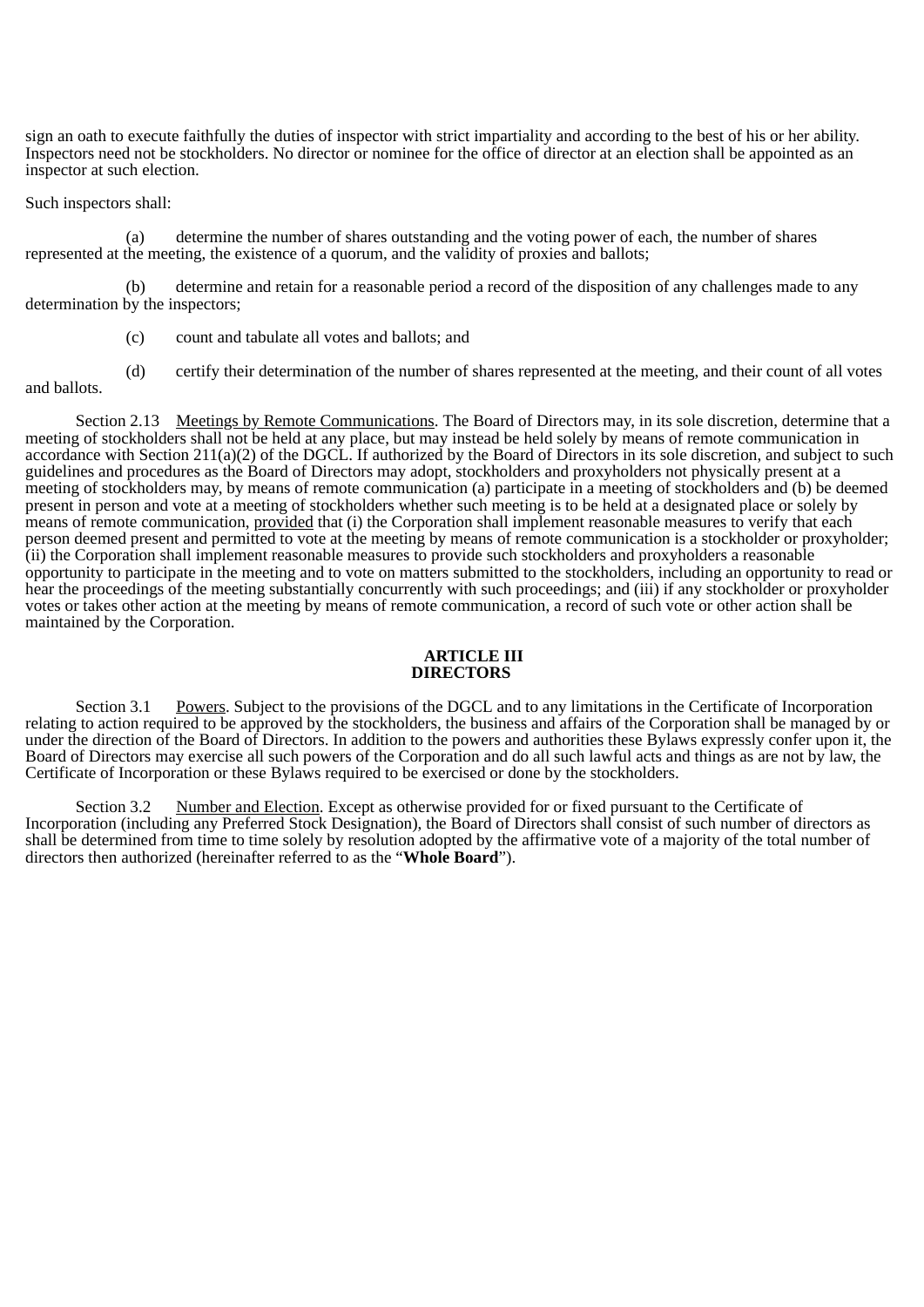At any meeting of stockholders at which directors are to be elected, each nominee for election as a director in an uncontested election shall be elected if the number of votes cast for the nominee's election exceeds the number of votes cast against the nominee's election. In all director elections other than uncontested elections, the nominees for election as a director shall be elected by a plurality of the votes cast. For purposes of this Section 3.2, an "uncontested election" means any meeting of stockholders at which the number of candidates does not exceed the number of directors to be elected and with respect to which (a) no stockholder has submitted notice of an intent to nominate a candidate for election at such meeting in accordance with  $\overline{\text{Section 2.10}}$ , or (b) such a notice has been submitted, and on or before the fifth business day prior to the date that the Corporation files its definitive proxy statement relating to such meeting with the Securities and Exchange Commission (regardless of whether thereafter revised or supplemented), the notice has been (i) withdrawn in writing to Secretary of the Corporation, (ii) determined not to be a valid notice of nomination, with such determination to be made by the Board of Directors (or a committee thereof) pursuant to Section 2.10, or if challenged in court, by a final court order, or (iii) determined by the Board of Directors (or a committee thereof) not to create a bona fide election contest.

Directors need not be stockholders unless so required by the Certificate of Incorporation or these Bylaws, wherein other qualifications for directors may be prescribed.

Section 3.3 Vacancies. Subject to the rights of the holders of any outstanding series of Preferred Stock, and unless otherwise required by law, newly created directorships resulting from any increase in the authorized number of directors permitted under Section  $3.2$  and any vacancies in the Board of Directors resulting from death, resignation, retirement, disqualification, removal from office or other cause shall be filled solely by the affirmative vote of a majority of the remaining directors then in office and entitled to vote thereon, even though less than a quorum, or by the sole remaining director, and any director so chosen shall hold office until the next election of the class for which such director shall have been chosen and until his or her successor shall have been duly elected and qualified. No decrease in the authorized number of directors shall shorten the term of any incumbent director.

# Section 3.4 Resignations and Removal.

(a) Any director may resign at any time upon notice given in writing or by electronic transmission to the Board of Directors, the Chairman of the Board of Directors or the Secretary of the Corporation. Such resignation shall take effect upon delivery, unless the resignation specifies a later effective date or time or an effective date or time determined upon the happening of an event or events. Unless otherwise specified therein, the acceptance of such resignation shall not be necessary to make it effective.

(b) Except for such additional directors, if any, as are elected by the holders of any series of Preferred Stock as provided for or fixed pursuant to the Certificate of Incorporation (including any Preferred Stock Designation), any director, or the entire Board of Directors, may be removed from office at any time, but only for cause and only by the affirmative vote of at least 66⅔% of the voting power of the stock outstanding and entitled to vote thereon.

Section 3.5 Regular Meetings. Regular meetings of the Board of Directors shall be held at such place or places, within or without the State of Delaware, on such date or dates and at such time or times, as shall have been established by the Board of Directors and publicized among all directors. A notice of each regular meeting shall not be required.

Section 3.6 Special Meetings. Special meetings of the Board of Directors for any purpose or purposes may be called at any time by the Chairman of the Board of Directors, the Chief Executive Officer or a majority of the directors then in office. The person or persons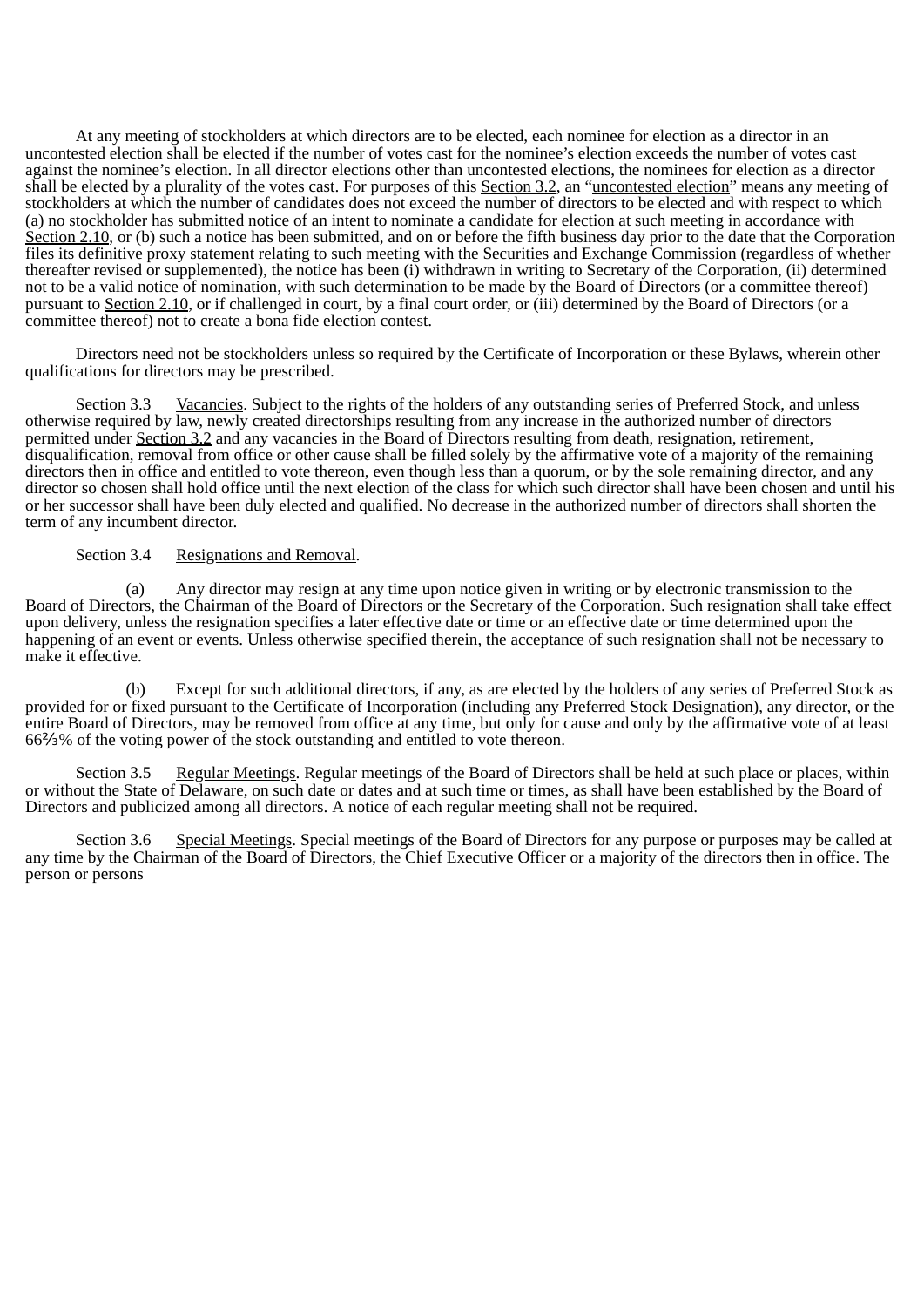authorized to call special meetings of the Board of Directors may fix the place, within or without the State of Delaware, date and time of such meetings. Notice of each such meeting shall be given to each director, if by mail, addressed to such director at his or her residence or usual place of business, at least five days before the day on which such meeting is to be held, or shall be sent to such director by electronic transmission, or be delivered personally or by telephone, in each case at least 24 hours prior to the time set for such meeting. A notice of special meeting need not state the purpose of such meeting, and, unless indicated in the notice thereof, any and all business may be transacted at a special meeting.

Section 3.7 Participation in Meetings by Conference Telephone. Members of the Board of Directors, or of any committee thereof, may participate in a meeting of such Board of Directors or committee by means of conference telephone or other communications equipment by means of which all persons participating in the meeting can hear each other, and such participation shall constitute presence in person at such meeting.

Section 3.8 Quorum and Voting. Except as otherwise required by law, the Certificate of Incorporation or these Bylaws, a majority of the Whole Board shall constitute a quorum for the transaction of business at any meeting of the Board of Directors, and the vote of a majority of the directors present at a duly held meeting at which a quorum is present shall be the act of the Board of Directors. The chairman of the meeting or a majority of the directors present may adjourn the meeting to another time and place whether or not a quorum is present. At any adjourned meeting at which a quorum is present, any business may be transacted which might have been transacted at the meeting as originally called.

Section 3.9 Board of Directors Action by Written Consent Without a Meeting. Unless otherwise restricted by the Certificate of Incorporation or these Bylaws, any action required or permitted to be taken at any meeting of the Board of Directors, or any committee thereof, may be taken without a meeting, provided that all members of the Board of Directors or committee, as the case may be, consent in writing or by electronic transmission to such action, and the writing or writings or electronic transmission or transmissions are filed with the minutes or proceedings of the Board of Directors or committee. Such filing shall be in paper form if the minutes are maintained in paper form and shall be in electronic form if the minutes are maintained in electronic form.

Section 3.10 Chairman of the Board. The Chairman of the Board of Directors shall preside at meetings of stockholders and directors and shall perform such other duties as the Board of Directors may from time to time determine. If the Chairman of the Board of Directors is not present at a meeting of the Board of Directors, another director chosen by the Board of Directors shall preside.

Section 3.11 Rules and Regulations. The Board of Directors shall adopt such rules and regulations not inconsistent with the provisions of law, the Certificate of Incorporation or these Bylaws for the conduct of its meetings and management of the affairs of the Corporation as the Board of Directors shall deem proper.

Section 3.12 Fees and Compensation of Directors. Directors may receive such compensation, if any, for their services on the Board of Directors and its committees, and such reimbursement of expenses, as may be fixed or determined by resolution of the Board of Directors.

Section 3.13 Emergency Bylaws. In the event of any emergency, disaster or catastrophe, as referred to in Section 110 of the DGCL, or other similar emergency condition, as a result of which a quorum of the Board of Directors or a standing committee of the Board of Directors cannot readily be convened for action, then the director or directors in attendance at the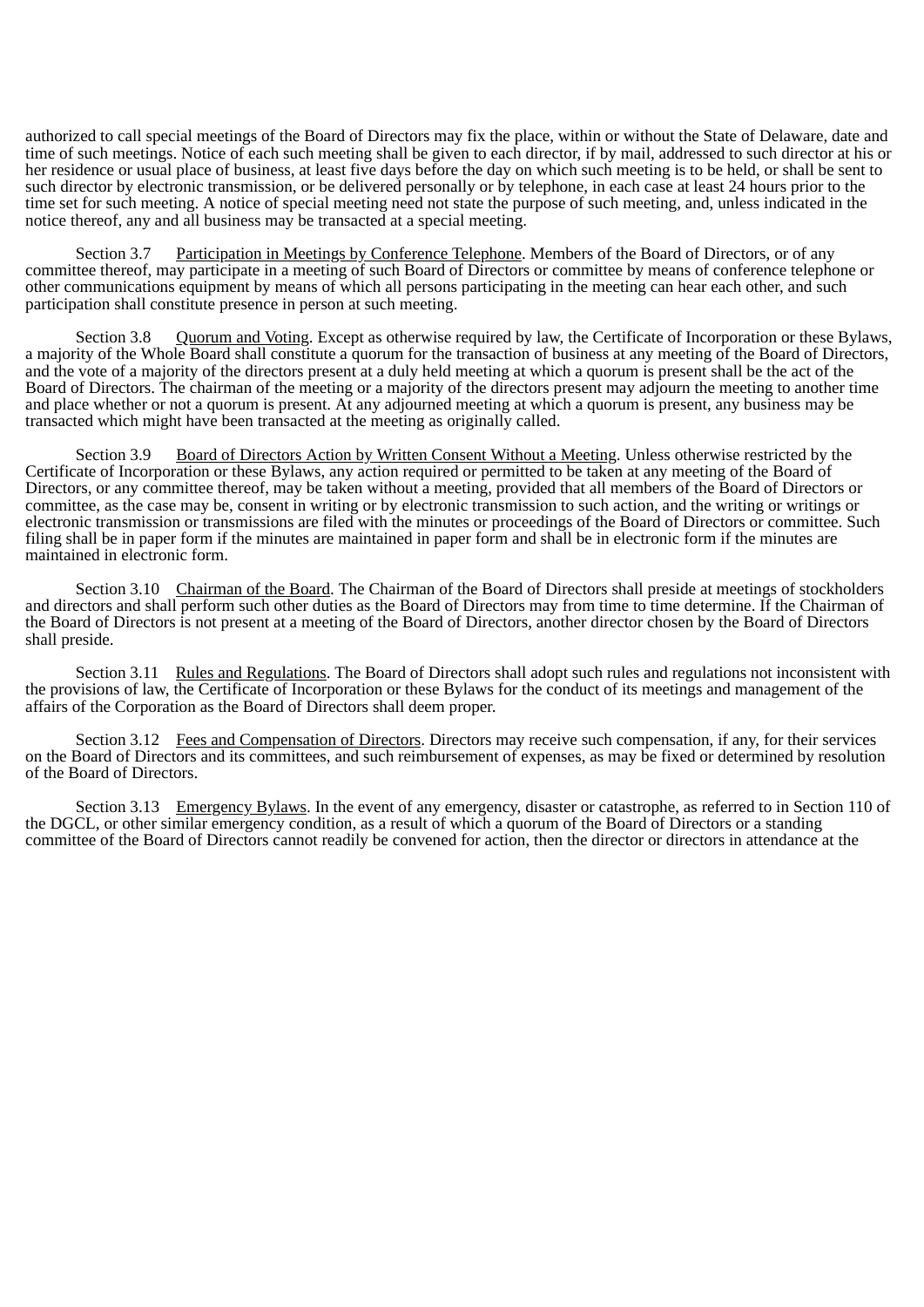meeting shall constitute a quorum. Such director or directors in attendance may further take action to appoint one or more of themselves or other directors to membership on any standing or temporary committees of the Board of Directors as they shall deem necessary and appropriate.

### **ARTICLE IV COMMITTEES**

Section 4.1 Committees of the Board of Directors. The Board of Directors may designate one or more committees, each such committee to consist of one or more of the directors of the Corporation. The Board of Directors may designate one or more directors as alternate members of any committee to replace any absent or disqualified member at any meeting of the committee. In the absence or disqualification of a member of a committee, the member or members present at any meeting and not disqualified from voting, whether or not he, she or they constitute a quorum, may unanimously appoint another member of the Board of Directors to act at the meeting in the place of any such absent or disqualified member. Any such committee, to the extent permitted by law and provided in the resolution of the Board of Directors or in these Bylaws, shall have and may exercise all the powers and authority of the Board of Directors in the management of the business and affairs of the Corporation, and may authorize the seal of the Corporation to be affixed to all papers which may require it; but no such committee shall have the power or authority in reference to the following matters: (a) approving or adopting, or recommending to the stockholders, any action or matter (other than the election or removal of directors) expressly required by the DGCL to be submitted to stockholders for approval or (b) adopting, amending or repealing any bylaw of the Corporation. All committees of the Board of Directors shall keep minutes of their meetings and shall report their proceedings to the Board of Directors when requested or required by the Board of Directors.

Section 4.2 Meetings and Action of Committees. Unless the Board of Directors provides otherwise by resolution. any committee of the Board of Directors may adopt, alter and repeal such rules and regulations not inconsistent with the provisions of law, the Certificate of Incorporation or these Bylaws for the conduct of its meetings as such committee may deem proper.

# **ARTICLE V OFFICERS**

Section 5.1 Officers. The officers of the Corporation shall consist of a Chief Executive Officer, a President, a Chief Financial Officer, a Treasurer, a Secretary and may consist of one or more Vice Presidents and such other officers as the Board of Directors may from time to time determine, each of whom shall be appointed by the Board of Directors, each to have such authority, functions or duties as set forth in these Bylaws or as determined by the Board of Directors. Each officer shall be appointed by the Board of Directors and shall hold office for such term as may be prescribed by the Board of Directors and until such person's successor shall have been duly elected and qualified, or until such person's earlier death, disqualification, resignation or removal. Any number of offices may be held by the same person. To the extent Section 2.1(b) of the Merger Agreement, or a contract of employment between the Corporation and any individual then serving as an officer of the Corporation that has been approved by the Board of Directors (or an authorized committee thereof) and executed by such officer and the Corporation, prescribes authority, functions or duties for an individual that are narrower than the authority, functions or duties of such officer position otherwise set forth in these Bylaws, the narrower authority, functions or duties set forth in Section  $2.1(b)$  of the Merger Agreement or in the applicable employment agreement shall govern as to such individual notwithstanding any broader description in these Bylaws.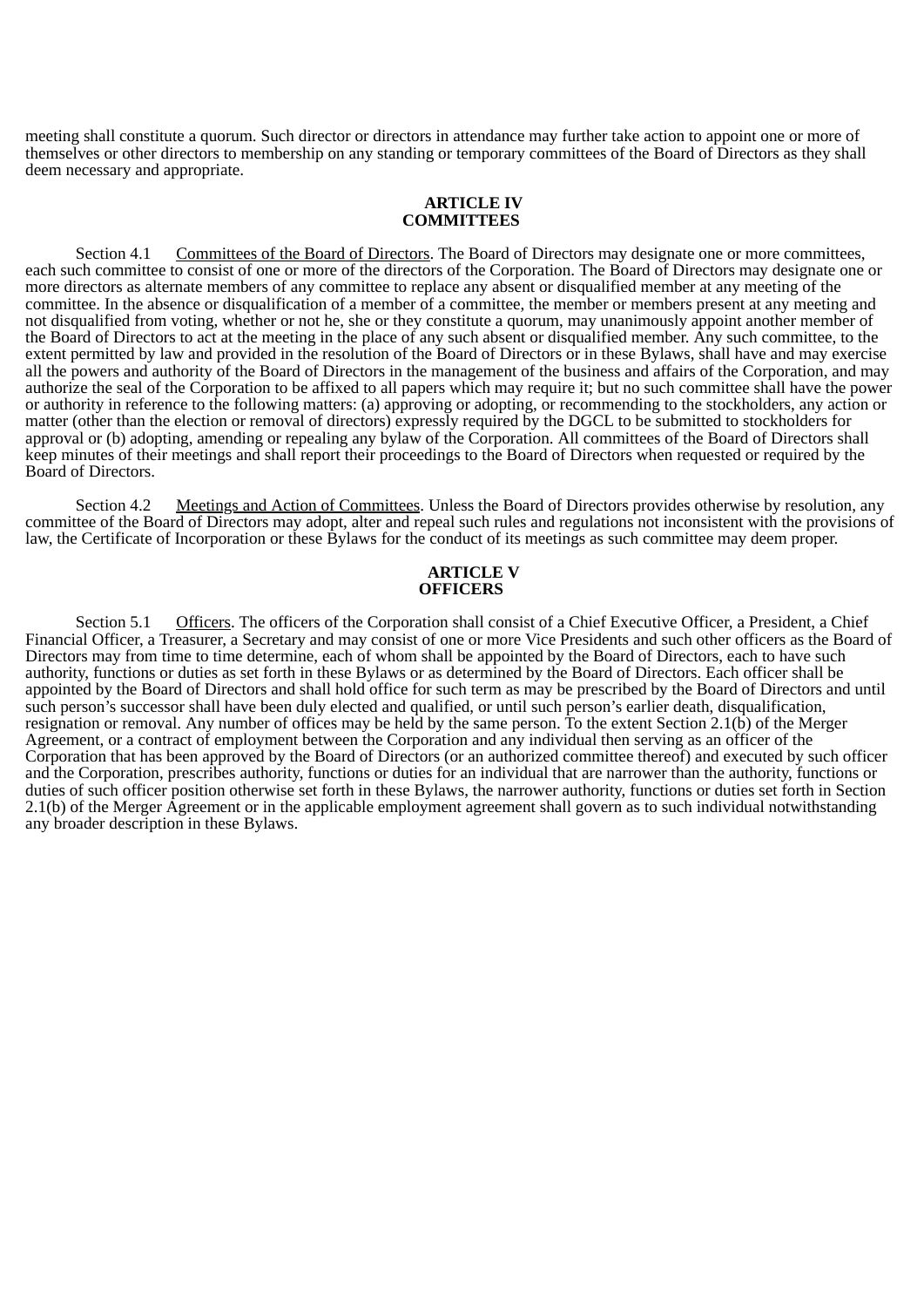Section 5.2 Compensation. The salaries of the officers of the Corporation and the manner and time of the payment of such salaries shall be fixed and determined, and may be altered, by the Board of Directors directly or by delegated authority from time to time as it deems appropriate, subject to the rights, if any, of such officers under any contract of employment.

Section 5.3 Removal, Resignation and Vacancies. Any officer of the Corporation may be removed, with or without cause, by the Board of Directors, and any officer may resign at any time upon notice given in writing or by electronic transmission to the Corporation. If any vacancy occurs in any office of the Corporation, the Board of Directors may appoint a successor to fill such vacancy for the remainder of the unexpired term and until a successor shall have been duly appointed and qualified.

Section 5.4 Chief Executive Officer. The Chief Executive Officer shall have general supervision and direction of the business and affairs of the Corporation, shall be responsible for corporate policy and strategy, and shall report directly to the Board of Directors. Unless otherwise provided in these Bylaws, all other officers of the Corporation shall report directly to the Chief Executive Officer or as otherwise determined by the Chief Executive Officer. The Chief Executive Officer shall, if present and in the absence of the Chairman of the Board of Directors, preside at meetings of the stockholders.

Section 5.5 President. If there is no separate Chief Operating Officer, the President shall be the chief operating officer of the Corporation, with general responsibility for the management and control of the operations of the Corporation. The President shall, when requested, counsel with and advise the other officers of the Corporation and shall perform such other duties as the Board of Directors or the Chief Executive Officer may from time to time determine.

Section 5.6 Chief Financial Officer. The Chief Financial Officer shall exercise all the powers and perform the duties of the office of the chief financial officer and in general have overall supervision of the financial operations of the Corporation. The Chief Financial Officer may also be the chief accounting officer of the Corporation. The Chief Financial Officer shall, when requested, counsel with and advise the other officers of the Corporation and shall perform such other duties as the Board of Directors, the Chief Executive Officer or the President may from time to time determine.

Section 5.7 Vice Presidents. Each Vice President designated by the Board of Directors shall have such powers and duties as shall be prescribed by his or her superior officer, the Chief Executive Officer or the President. A Vice President shall, when requested, counsel with and advise the other officers of the Corporation and shall perform such other duties as the Board of Directors, the Chief Executive Officer or the President may from time to time determine.

Section 5.8 Treasurer. The Treasurer shall supervise and be responsible for all the funds and securities of the Corporation, the deposit of all moneys and other valuables to the credit of the Corporation in depositories of the Corporation, borrowings and compliance with the provisions of all indentures, agreements and instruments governing such borrowings to which the Corporation is a party, the disbursement of funds of the Corporation and the investment of its funds, and in general shall perform all of the duties incident to the office of the Treasurer. The Treasurer shall, when requested, counsel with and advise the other officers of the Corporation and shall perform such other duties as the Board of Directors, the Chief Executive Officer, the President or the Chief Financial Officer may from time to time determine.

Section 5.9 Secretary. The powers and duties of the Secretary are: (i) to act as Secretary at all meetings of the Board of Directors, of the committees of the Board of Directors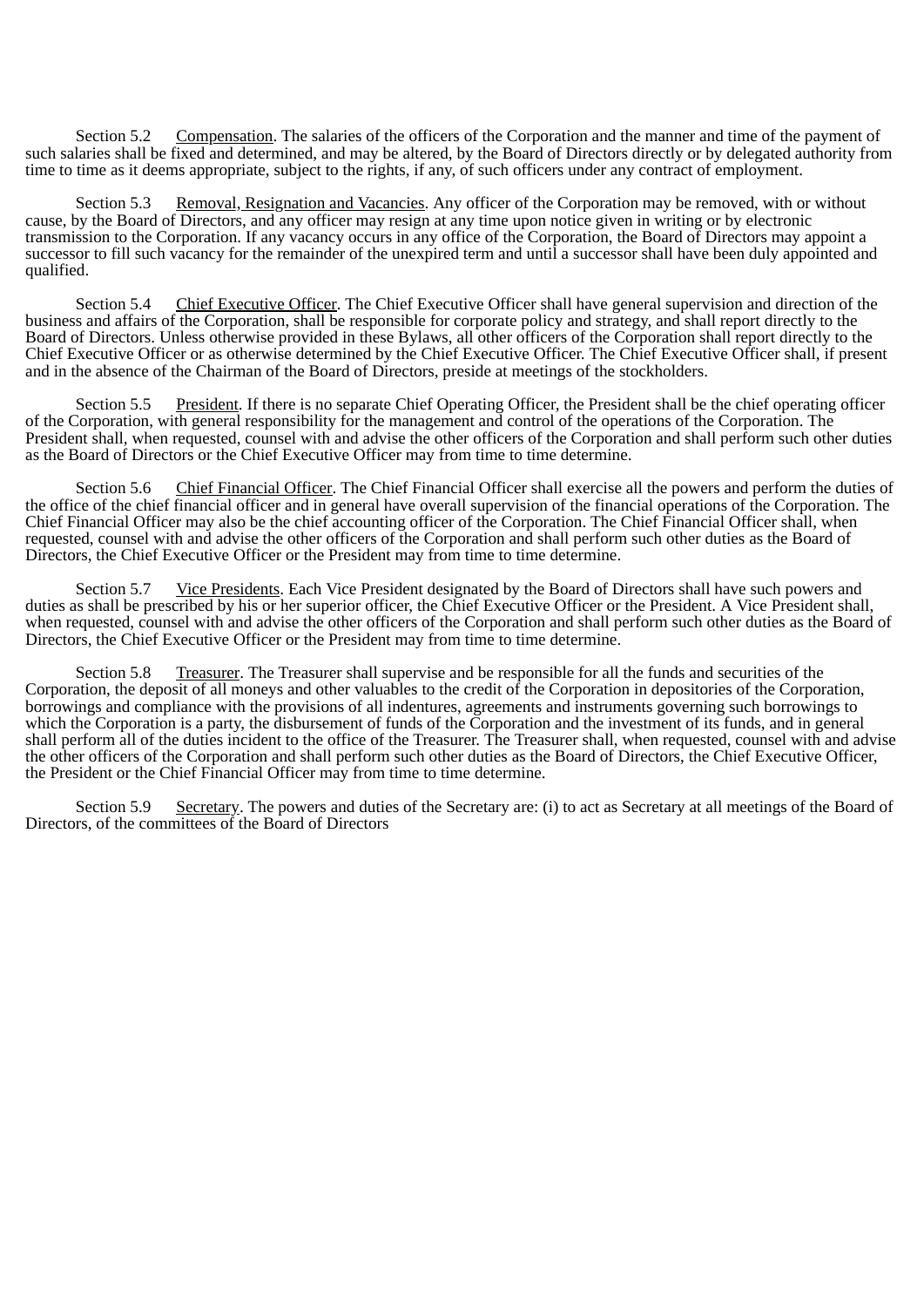and of the stockholders and to record the proceedings of such meetings in a book or books to be kept for that purpose; (ii) to see that all notices required to be given by the Corporation are duly given and served; (iii) to act as custodian of the seal of the Corporation and affix the seal or cause it to be affixed to all certificates of stock of the Corporation and to all documents, the execution of which on behalf of the Corporation under its seal is duly authorized in accordance with the provisions of these Bylaws; (iv) to have charge of the books, records and papers of the Corporation and see that the reports, statements and other documents required by law to be kept and filed are properly kept and filed; and (v) to perform all of the duties incident to the office of Secretary. The Secretary shall, when requested, counsel with and advise the other officers of the Corporation and shall perform such other duties as the Board of Directors, the Chief Executive Officer or the President may from time to time determine.

Section 5.10 Additional Matters. The Chief Executive Officer, President, and the Chief Financial Officer of the Corporation shall have the authority to designate employees of the Corporation to have the title of Vice President, Controller, Assistant Vice President, Assistant Treasurer or Assistant Secretary. Any employee so designated shall have the powers and duties determined by the officer making such designation. The persons upon whom such titles are conferred shall not be deemed officers of the Corporation unless appointed by the Board of Directors.

Section 5.11 Checks; Drafts; Evidences of Indebtedness. From time to time, the Board of Directors shall determine the method, and designate (or authorize officers of the Corporation to designate) the person or persons who shall have authority, to sign or endorse all checks, drafts, other orders for payment of money, notes, bonds, debentures or other evidences of indebtedness that are issued in the name of or payable by the Corporation, and only the persons so authorized shall sign or endorse such instruments.

Section 5.12 Corporate Contracts and Instruments; How Executed. Except as otherwise provided in these Bylaws, the Board of Directors may determine the method, and designate (or authorize officers of the Corporation to designate) the person or persons who shall have authority, to enter into any contract or execute any instrument in the name of and on behalf of the Corporation. Such authority may be general or confined to specific instances. Unless so authorized, or within the power incident to a person's office or other position with the Corporation, no person shall have any power or authority to bind the Corporation by any contract or engagement or to pledge its credit or to render it liable for any purpose or for any amount.

Section 5.13 Signature Authority. Unless otherwise specifically determined by the Board of Directors or otherwise provided by law or these Bylaws, contracts, evidences of indebtedness and other instruments or documents of the Corporation may be executed, signed or endorsed by the Chief Executive Officer, the President or the Chief Financial Officer.

Section 5.14 Action with Respect to Securities of Other Corporations or Entities. Each of the Chief Executive Officer and any other officer of the Corporation appointed by the Board of Directors, or any other person authorized by the Board of Directors or the Chief Executive Officer, is authorized to vote, represent, and exercise on behalf of the Corporation all rights incident to any and all shares or other equity interests of any other corporation or entity or corporations or entities, standing in the name of the Corporation. The authority herein granted may be exercised either by such person directly or by any other person authorized to do so by proxy or power of attorney duly executed by the person having such authority.

Section 5.15 Delegation. The Board of Directors may from time to time delegate the powers or duties of any officer to any other officers or agents, notwithstanding the foregoing provisions of this Article V.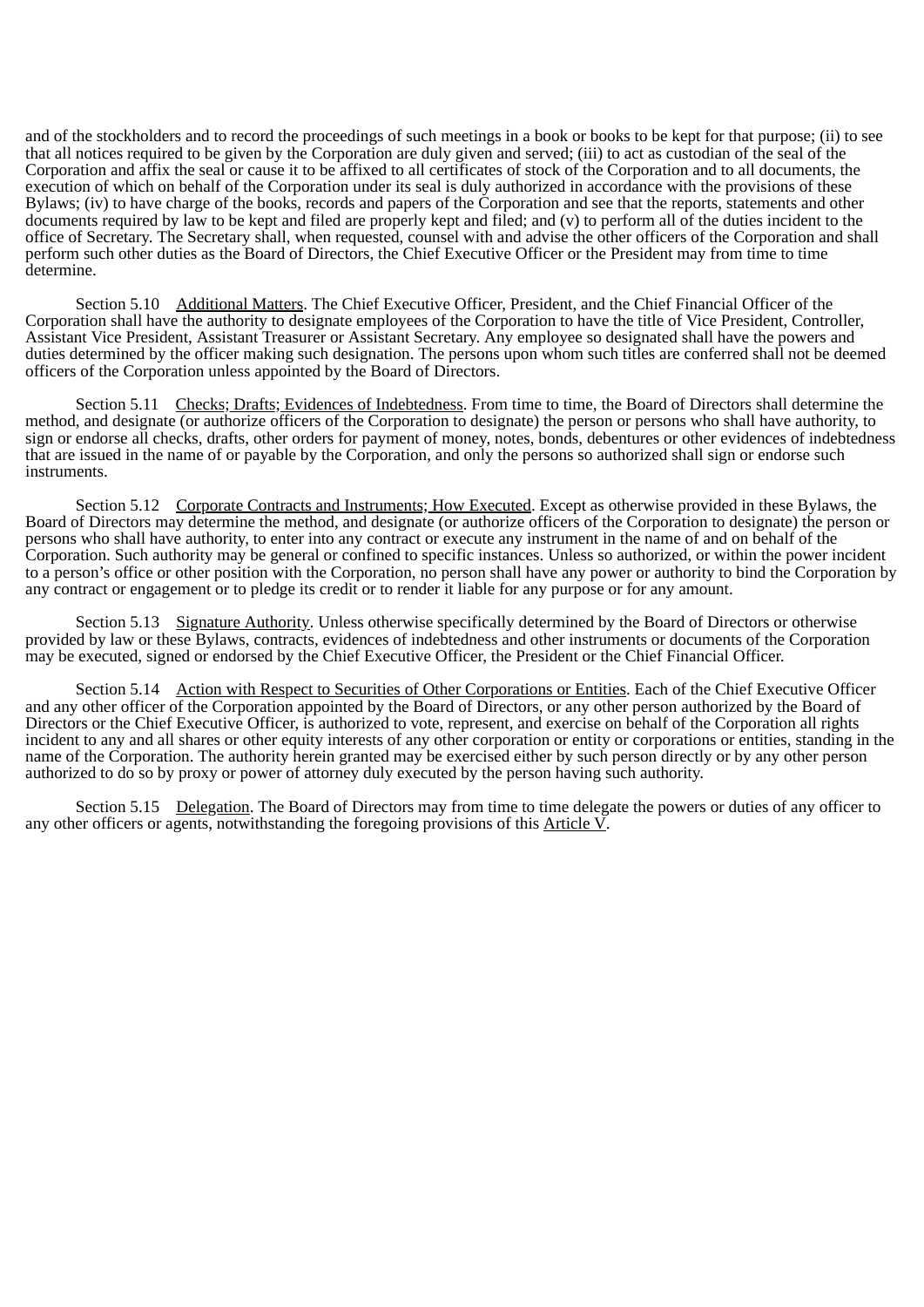# **ARTICLE VI INDEMNIFICATION AND ADVANCEMENT OF EXPENSES**

Section 6.1 Right to Indemnification. Each person who was or is a party or is threatened to be made a party to, or was or is otherwise involved in, any action, suit, arbitration, alternative dispute mechanism, inquiry, judicial, administrative or legislative hearing, investigation or any other threatened, pending or completed proceeding, whether brought by or in the right of the Corporation or otherwise, including any and all appeals, whether of a civil, criminal, administrative, legislative, investigative or other nature (hereinafter a "<u>proceeding</u>"), by reason of the fact that he or she is or was a director or an officer of the Corporation designated as an officer by resolution of the Board of Directors or while a director or officer of the Corporation is or was serving at the request of the Corporation as a director, officer, employee, agent or trustee of another corporation or of a partnership, joint venture, trust or other enterprise, including service with respect to an employee benefit plan (hereinafter an "indemnitee"), or by reason of anything done or not done by him or her in any such capacity,  $\ddot{m}$ ), or by reason of anything done or not done by him or her in any such capacity, shall be indemnified and held harmless by the Corporation to the fullest extent authorized by the DGCL, as the same exists or may hereafter be amended, against all expense, liability and loss (including attorneys' fees, judgments, fines, ERISA excise taxes or penalties and amounts paid in settlement by or on behalf of the indemnitee) actually and reasonably incurred by such indemnitee in connection therewith; provided, however, that, except as otherwise required by law or provided in Section 6.3 with respect to proceedings to enforce rights under this Article VI, the Corporation shall indemnify any such indemnitee in connection with a proceeding, or part thereof, initiated by such indemnitee (including claims and counterclaims, whether such counterclaims are asserted by (i) such indemnitee, or (ii) the Corporation in a proceeding initiated by such indemnitee) only if such proceeding, or part thereof, was authorized or ratified by the Board of Directors.

Section 6.2 Right to Advancement of Expenses. In addition to the right to indemnification conferred in Section 6.1, an indemnitee shall, to the fullest extent not prohibited by law, also have the right to be paid by the Corporation the expenses (including attorneys' fees) incurred in defending any proceeding with respect to which indemnification is required under Section 6.1 in advance of its final disposition (hereinafter an "advancement of expenses"); provided, however, that an advancement of expenses shall be made only upon delivery to the Corporation of an undertaking (hereinafter an "undertaking"), by or on behalf of such indemnitee, to repay all amounts so advanced if it shall ultimately be determined by final judicial decision of a court of competent jurisdiction from which there is no further right to appeal (hereinafter a "final adjudication") that such indemnitee is not entitled to be indemnified for such expenses under this Article VI or otherwise.

Section 6.3 Right of Indemnitee to Bring Suit. If a request for indemnification under Section 6.1 is not paid in full by the Corporation within 60 days, or if a request for an advancement of expenses under Section 6.2 is not paid in full by the Corporation within 20 days, after a written request has been received by the Corporation, the indemnitee may at any time thereafter bring suit against the Corporation in a court of competent jurisdiction in the State of Delaware seeking an adjudication of entitlement to such indemnification or advancement of expenses. If successful in whole or in part in any such suit, or in a suit brought by the Corporation to recover an advancement of expenses pursuant to the terms of an undertaking, the indemnitee shall be entitled to be paid also the expense of prosecuting or defending such suit to the fullest extent permitted by law. In any suit brought by the indemnitee to enforce a right to indemnification hereunder (but not in a suit brought by the indemnitee to enforce a right to an advancement of expenses) it shall be a defense that the indemnitee has not met any applicable standard of conduct for indemnification set forth in the DGCL. Further, in any suit brought by the Corporation to recover an advancement of expenses pursuant to the terms of an undertaking, the Corporation shall be entitled to recover such expenses upon a final adjudication that the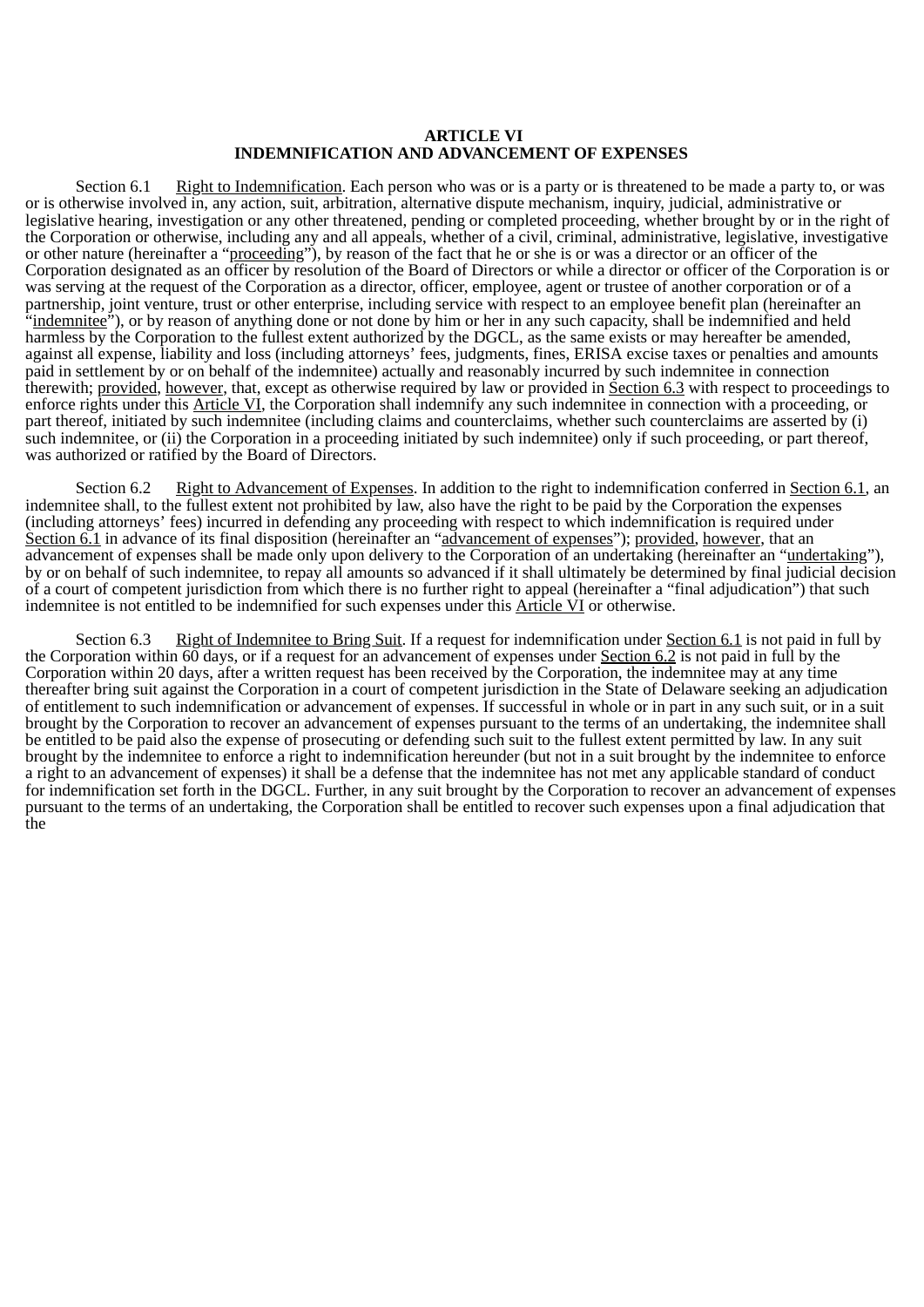indemnitee has not met any applicable standard of conduct for indemnification set forth in the DGCL. Neither the failure of the Corporation (including its directors who are not parties to such action, a committee of such directors, independent legal counsel, or its stockholders) to have made a determination prior to the commencement of such suit that indemnification of the indemnitee is proper in the circumstances because the indemnitee has met the applicable standard of conduct set forth in the DGCL, nor an actual determination by the Corporation (including its directors who are not parties to such action, a committee of such directors, independent legal counsel, or its stockholders) that the indemnitee has not met such applicable standard of conduct, shall create a presumption that the indemnitee has not met the applicable standard of conduct or, in the case of such a suit brought by the indemnitee, be a defense to such suit. In any suit brought by the indemnitee to enforce a right to indemnification or to an advancement of expenses hereunder, or brought by the Corporation to recover an advancement of expenses pursuant to the terms of an undertaking, the burden of proving that the indemnitee is not entitled to be indemnified, or to such advancement of expenses, under applicable law, this Article VI or otherwise shall be on the Corporation.

Section 6.4 Non-Exclusivity of Rights. The rights to indemnification and to the advancement of expenses conferred in this Article VI shall not be exclusive of any other right which any person may have or hereafter acquire under any law, agreement, vote of stockholders or disinterested directors, provisions of a certificate of incorporation or bylaws, or otherwise.

Section 6.5 Insurance. The Corporation may maintain insurance, at its expense, to protect itself and any director, officer, employee or agent of the Corporation or another corporation, partnership, joint venture, trust or other enterprise against any expense, liability or loss, whether or not the Corporation would have the power to indemnify such person against such expense, liability or loss under the DGCL.

Section 6.6 Indemnification of Employees and Agents of the Corporation The Corporation may, to the extent and in the manner permitted by applicable law, and to the extent authorized from time to time, grant rights to indemnification and to the advancement of expenses to any employee or agent of the Corporation.

Section 6.7 Nature of Rights. The rights conferred upon indemnitees in this Article VI shall be contract rights and such rights shall continue as to an indemnitee who has ceased to be a director, officer or trustee and shall inure to the benefit of the indemnitee's heirs, executors and administrators. Any amendment, alteration or repeal of this Article VI that adversely affects any right of an indemnitee or its successors shall be prospective only and shall not limit or eliminate any such right with respect to any proceeding involving any occurrence or alleged occurrence of any action or omission to act that took place prior to such amendment, alteration or repeal.

Section 6.8 Settlement of Claims. Notwithstanding anything in this Article VI to the contrary, the Corporation shall not be liable to indemnify any indemnitee under this Article VI for any amounts paid in settlement of any proceeding effected without the Corporation's written consent, which consent shall not be unreasonably withheld, or for any judicial award if the Corporation was not given a reasonable and timely opportunity, at its expense, to participate in the defense of such proceeding.

Section 6.9 Subrogation. In the event of payment under this Article VI, the Corporation shall be subrogated to the extent of such payment to all of the rights of recovery of the indemnitee, who shall execute all papers required and shall do everything that may be necessary to secure such rights, including the execution of such documents necessary to enable the Corporation effectively to bring suit to enforce such rights.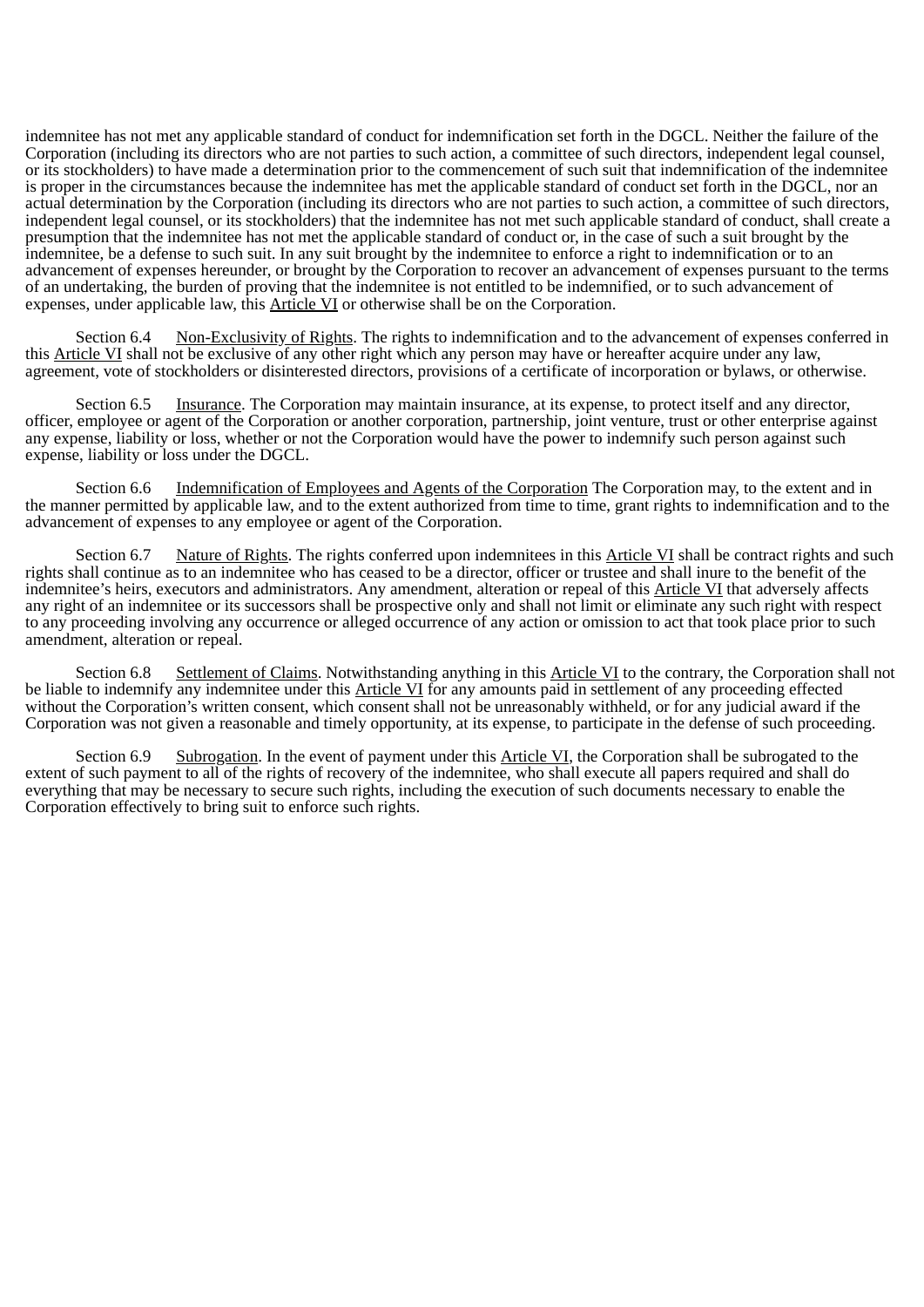Section 6.10 Severability. If any provision or provisions of this Article VI shall be held to be invalid, illegal or unenforceable for any reason whatsoever, (a) the validity, legality and enforceability of the remaining provisions of this Article VI (including, without limitation, all portions of any paragraph of this Article VI containing any such provision held to be invalid, illegal or unenforceable, that are not by themselves invalid, illegal or unenforceable) shall not in any way be affected or impaired thereby, and (b) to the fullest extent possible, the provisions of this Article VI (including, without limitation, all portions of any paragraph of this Article VI containing any such provision held to be invalid, illegal or unenforceable, that are not themselves invalid, illegal or unenforceable) shall be construed so as to give effect to the intent of the parties that the Corporation provide protection to the indemnitee to the fullest enforceable extent.

### **ARTICLE VII CAPITAL STOCK**

Section 7.1 Certificates of Stock. The shares of the Corporation shall be represented by certificates; provided, however, that the Board of Directors may provide by resolution or resolutions that some or all of any or all classes or series of stock shall be uncertificated shares. Any such resolution shall not apply to shares represented by a certificate until such certificate is surrendered to the Corporation. Every holder of stock represented by certificates shall be entitled to have a certificate signed by or in the name of the Corporation by the Chairman or Vice Chairman of the Board of Directors, if any, or the President or a Vice President, and by the Treasurer or an Assistant Treasurer, or the Secretary of the Corporation or an Assistant Secretary, of the Corporation certifying the number of shares owned by such holder in the Corporation. Any or all such signatures may be facsimiles. In case any officer, transfer agent or registrar who has signed or whose facsimile signature has been placed upon a certificate has ceased to be such officer, transfer agent or registrar before such certificate is issued, it may be issued by the Corporation with the same effect as if such person were such officer, transfer agent or registrar at the date of issue.

Section 7.2 Special Designation on Certificates. If the Corporation is authorized to issue more than one class of stock or more than one series of any class, then the powers, the designations, the preferences, and the relative, participating, optional or other special rights of each class of stock or series thereof and the qualifications, limitations or restrictions of such preferences and/or rights shall be set forth in full or summarized on the face or back of the certificate that the Corporation shall issue to represent such class or series of stock; provided, however, that, except as otherwise provided in Section 202 of the DGCL, in lieu of the foregoing requirements there may be set forth on the face or back of the certificate that the Corporation shall issue to represent such class or series of stock a statement that the Corporation will furnish without charge to each stockholder who so requests the powers, the designations, the preferences, and the relative, participating, optional or other special rights of each class of stock or series thereof and the qualifications, limitations or restrictions of such preferences and/or rights. Within a reasonable time after the issuance or transfer of uncertificated stock, the Corporation shall send to the registered owner thereof a written notice containing the information required to be set forth or stated on certificates pursuant to this Section 7.2 or Sections 156, 202(a) or 218(a) of the DGCL or with respect to this Section 7.2 a statement that the Corporation will furnish without charge to each stockholder who so requests the powers, the designations, the preferences, and the relative, participating, optional or other special rights of each class of stock or series thereof and the qualifications, limitations or restrictions of such preferences and/or rights. Except as otherwise expressly required by law, the rights and obligations of the holders of uncertificated stock and the rights and obligations of the holders of certificates representing stock of the same class and series shall be identical.

Section 7.3 Transfers of Stock. Transfers of shares of stock of the Corporation shall be made only on the books of the Corporation upon authorization by the registered holder thereof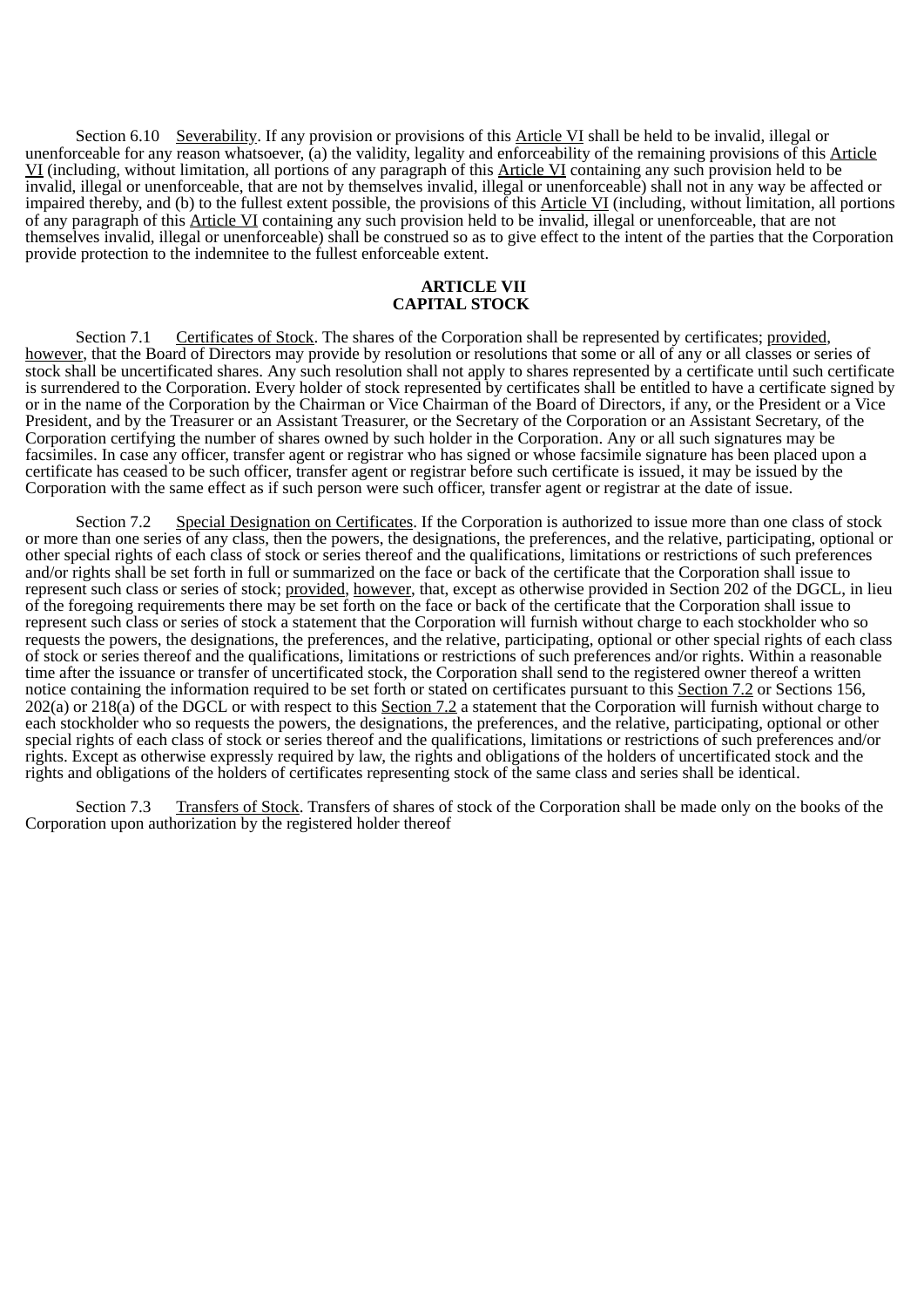or by such holder's attorney thereunto authorized by a power of attorney duly executed and filed with the Secretary of the Corporation or a transfer agent for such stock, and if such shares are represented by a certificate, upon surrender of the certificate or certificates for such shares properly endorsed or accompanied by a duly executed stock transfer power and the payment of any taxes thereon; provided, however, that the Corporation shall be entitled to recognize and enforce any lawful restriction on transfer.

Section 7.4 Lost Certificates. The Corporation may issue a new share certificate or uncertificated shares in the place of any certificate theretofore issued by it, alleged to have been lost, stolen or destroyed, and the Corporation may require the owner of the lost, stolen or destroyed certificate or the owner's legal representative to give the Corporation a bond (or other adequate security) sufficient to indemnify it against any claim that may be made against it (including any expense or liability) on account of the alleged loss, theft or destruction of any such certificate or the issuance of such new certificate or uncertificated shares. The Board of Directors may adopt such other provisions and restrictions with reference to lost certificates, not inconsistent with applicable law, as it shall in its discretion deem appropriate.

Section 7.5 Registered Stockholders. The Corporation shall be entitled to recognize the exclusive right of a person registered on its books as the owner of shares to receive dividends, and to vote as such owner, and shall not be bound to recognize any equitable or other claim to or interest in such share or shares on the part of any other person, whether or not it shall have express or other notice thereof, except as otherwise required by law.

# Section 7.6 Record Date for Determining Stockholders.

(a) In order that the Corporation may determine the stockholders entitled to notice of any meeting of stockholders or any adjourned meeting, the Board of Directors may fix a record date, which record date shall not precede the date upon which the resolution fixing the record date is adopted by the Board of Directors, and which record date shall, unless otherwise required by law, not be more than 60 nor less than 10 days before the date of such meeting. If the Board of Directors so fixes a date, such date shall also be the record date for determining the stockholders entitled to vote at such meeting unless the Board of Directors determines, at the time it fixes such record date, that a later date on or before the date of the meeting shall be the date for making such determination. If no record date is fixed by the Board of Directors, the record date for determining stockholders entitled to notice of and to vote at a meeting of stockholders shall be at the close of business on the day next preceding the day on which notice is given, or, if notice is waived, at the close of business on the day next preceding the day on which the meeting is held. A determination of stockholders of record entitled to notice of or to vote at a meeting of stockholders shall apply to any adjourned meeting; provided, however, that the Board of Directors may fix a new record date for the determination of stockholders entitled to vote at the adjourned meeting, and in such case shall also fix as the record date for stockholders entitled to notice of such adjourned meeting the same or an earlier date as that fixed for determination of stockholders entitled to vote in accordance herewith at the adjourned meeting.

(b) In order that the Corporation may determine the stockholders entitled to receive payment of any dividend or other distribution or allotment of any rights, or entitled to exercise any rights in respect of any change, conversion or exchange of stock or for the purpose of any other lawful action, the Board of Directors may fix a record date, which record date shall not precede the date upon which the resolution fixing the record date is adopted by the Board of Directors, and which record date shall not be more than 60 days prior to such action. If no such record date is fixed, the record date for determining stockholders for any such purpose shall be at the close of business on the day on which the Board of Directors adopts the resolution relating thereto.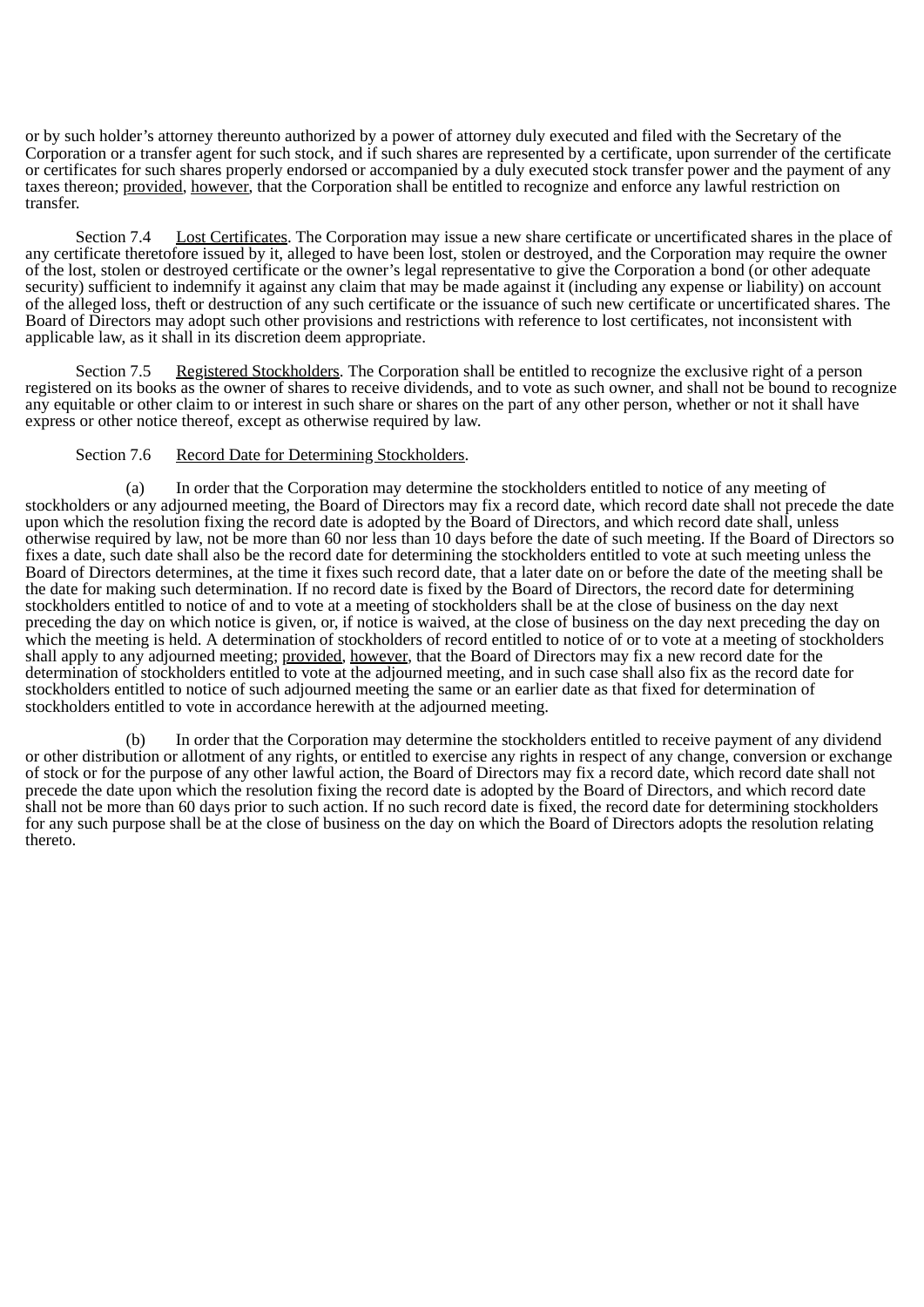Section 7.7 Regulations. To the extent permitted by applicable law, the Board of Directors may make such additional rules and regulations as it may deem expedient concerning the issue, transfer and registration of shares of stock of the Corporation.

Section 7.8 Waiver of Notice. Whenever notice is required to be given under any provision of the DGCL or the Certificate of Incorporation or these Bylaws, a written waiver, signed by the person entitled to notice, or a waiver by electronic transmission by the person entitled to notice, whether before or after the time stated therein, shall be deemed equivalent to notice. Attendance of a person at a meeting shall constitute a waiver of notice of such meeting, except when the person attends a meeting for the express purpose of objecting at the beginning of the meeting, to the transaction of any business because the meeting is not lawfully called or convened. Neither the business to be transacted at, nor the purpose of, any regular or special meeting of the stockholders, the Board of Directors or a committee of the Board of Directors need be specified in any written waiver of notice or any waiver by electronic transmission unless so required by the Certificate of Incorporation or these Bylaws.

### **ARTICLE VIII GENERAL MATTERS**

Section 8.1 Fiscal Year. The fiscal year of the Corporation shall begin on the first day of January of each year and end on the last day of December of the same year, or shall extend for such other 12 consecutive months as the Board of Directors may designate.

Section 8.2 Corporate Seal. The Board of Directors may provide a suitable seal, containing the name of the Corporation, which seal shall be in the charge of the Secretary of the Corporation. If and when so directed by the Board of Directors or a committee thereof, duplicates of the seal may be kept and used by the Treasurer or by an Assistant Secretary or Assistant Treasurer.

Section 8.3 Reliance Upon Books, Reports and Records. Each director and each member of any committee designated by the Board of Directors shall, in the performance of his or her duties, be fully protected in relying in good faith upon the books of account or other records of the Corporation and upon such information, opinions, reports or statements presented to the Corporation by any of its officers or employees, or committees of the Board of Directors so designated, or by any other person as to matters which such director or committee member reasonably believes are within such other person's professional or expert competence and who has been selected with reasonable care by or on behalf of the Corporation.

Section 8.4 Subject to Law and Certificate of Incorporation. All powers, duties and responsibilities provided for in these Bylaws, whether or not explicitly so qualified, are qualified by the Certificate of Incorporation and applicable law.

### **ARTICLE IX AMENDMENTS**

Section 9.1 Amendments. In furtherance and not in limitation of the powers conferred by the laws of the State of Delaware, the Board of Directors is expressly authorized to adopt, amend or repeal these Bylaws. Except as otherwise provided in the Certificate of Incorporation or these Bylaws, and in addition to any requirements of law, the affirmative vote of at least 66⅔% of the voting power of the stock outstanding and entitled to vote thereon, voting together as a single class, shall be required for the stockholders to adopt, amend or repeal any provision of these Bylaws.

The foregoing Bylaws were adopted by the Board of Directors on March 21, 2022.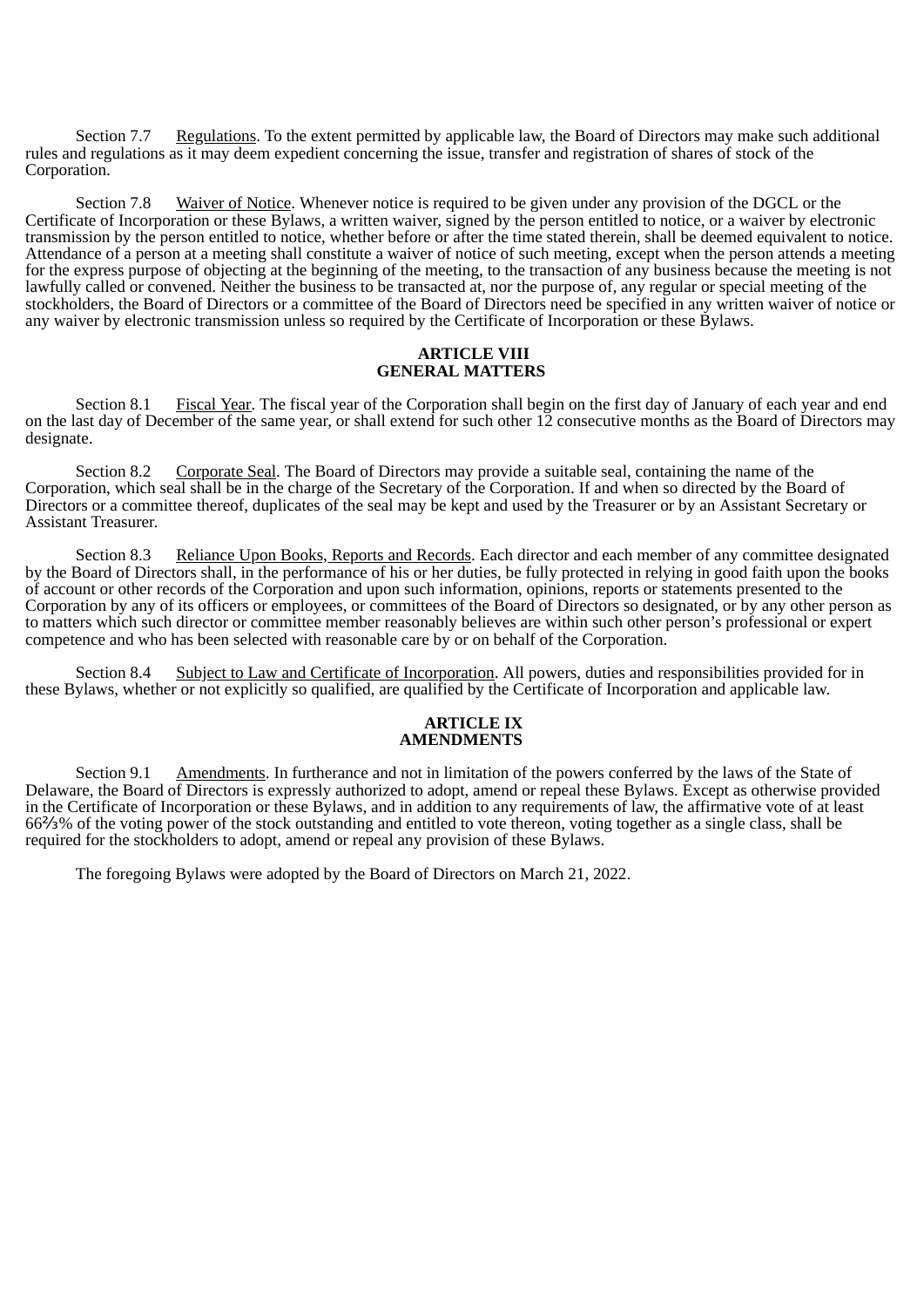### **Magnite Announces Addition of Two New Board Members**

#### *Co-founder and Former CTO of Freewheel and Former CFO of Vonage Join Board*

<span id="page-22-0"></span>NEW YORK – March 22, 2022- Magnite (NASDAQ: MGNI), the world's largest independent sell-side advertising platform, today announced the addition of two new members to its Board of Directors: Diane Yu, CTO of digital homeownership company Better and co-founder/former CTO of Freewheel; and Dave Pearson, former CFO of Vonage and seasoned investment banker. Mr. Pearson, who currently serves on the Audit Committee of Lee Enterprises, a public media company listed on NASDAQ, will also join as a member of the Audit Committee.

"Dave and Diane bring incredible expertise and leadership to our Board that will be invaluable to the company as we execute our plans for 2022 and beyond," said Michael G. Barrett, President & CEO of Magnite. "Diane brings extensive experience building, leading and scaling engineering teams for large digital advertising technology companies such as FreeWheel, Comcast and DoubleClick, while Dave offers expertise in capital markets, mergers and acquisitions and public company accounting, controls and financial reporting, as well as significant operational experience as a public technology company executive."

"Magnite has a strong technology foundation and I look forward to collaborating with its engineering teams to continue building out robust solutions for publishers and buyers," said Ms. Yu. "The groundwork that the exceptional Magnite engineers have laid is a great runway for more innovation and focus on the platform and its capabilities."

"I am honored to join Magnite's board and look forward to working with Michael and the rest of the team at this pivotal time of the company's growth," said Mr. Pearson. "Magnite's vision and market opportunity have the potential to transform digital advertising to make it more efficient and impactful, and I'm excited to support the company in realizing this goal."

Diane Yu, has served as the Chief Technology Officer of Better.com since January 2021 where she is responsible for the strategic leadership of the Engineering team and for charting Better's long-term technology vision. Prior to Better, she was the CTO for Comcast Advertising and the Co-Founder and CTO of FreeWheel, a technology platform for advertising management and monetization, which she built from the ground up, and which was sold to Comcast in 2014. As FreeWheel's Co-Founder and CTO, Ms. Yu led the architecture and operation of FreeWheel's video monetization platform for 14 years, overseeing a global engineering team spanning the Americas, Europe, and China.

Ms. Yu began her career at DoubleClick, where she played a critical role in architecting and managing the development of the company's advertising product suite while leading engineering teams, up until the company's sale to Google. Diane earned her Bachelor of Science from Peking University and holds a Master of Science from Ohio University. Cablefax has recognized Diane as one of its most powerful women and most influential Minorities since 2017, and She Runs It named her as one of their "Working Moms of the Year" for 2021.

Dave Pearson has served on the Board of Directors of Lee Enterprises Inc., a public media company listed on NASDAQ, since February 2020, and is also a member of Lee's Audit Committee. Mr. Pearson was Chief Financial Officer of Vonage Holdings where he played an integral role in driving the company's successful pivot from a residential communications provider to a leading cloud communications provider for businesses.